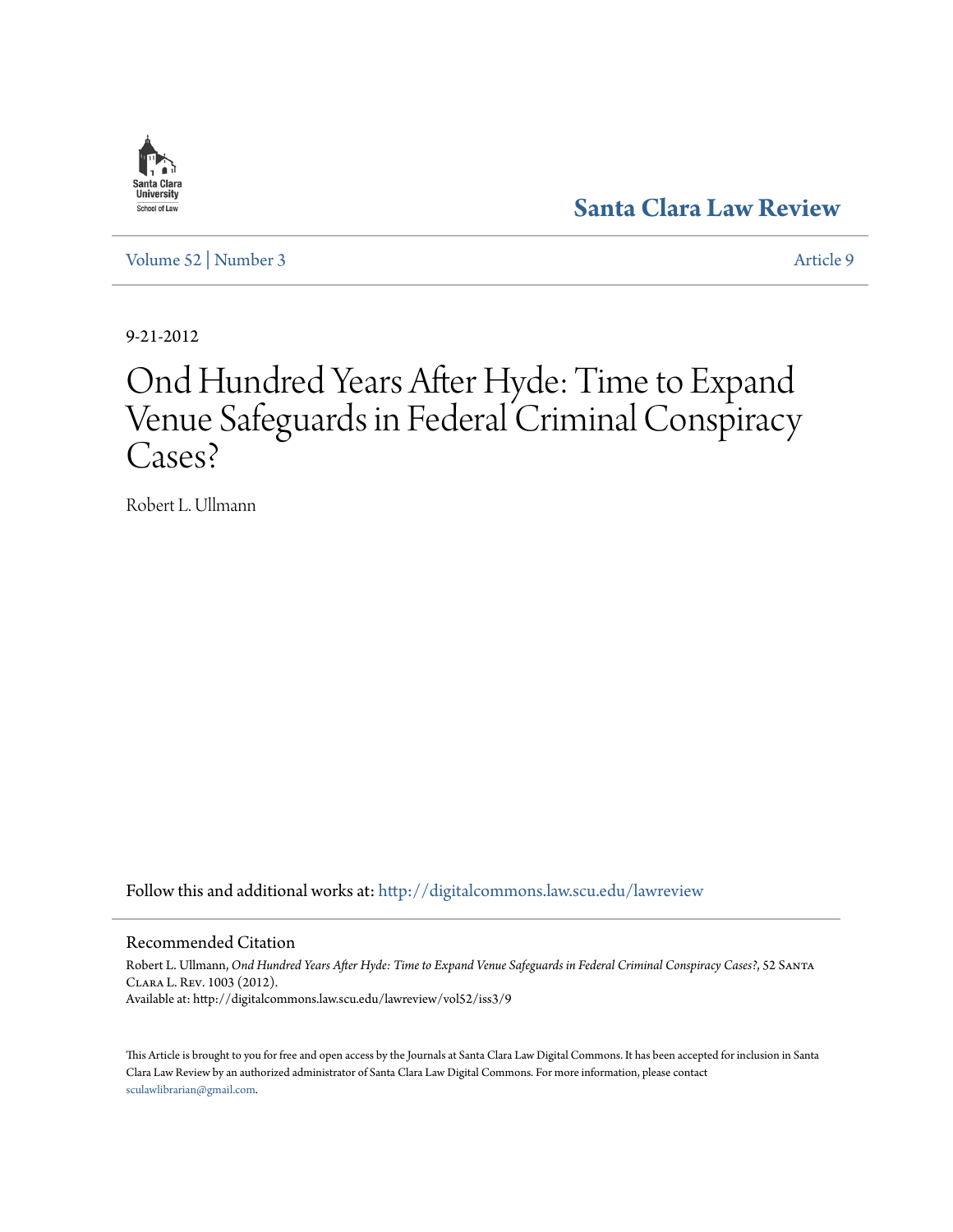### **ONE HUNDRED YEARS AFTER** *HYDE***: TIME TO EXPAND VENUE SAFEGUARDS IN FEDERAL CRIMINAL CONSPIRACY CASES?**

#### **Robert L. Ullmann\***

#### TABLE OF CONTENTS

#### Introduction

- I. The Constitution's Venue Protections
	- A. Constitutional Provisions
	- B. Policy Reasons for Constitutional Venue Protection
- II. Hyde v. United States: Venue in Federal Criminal Conspiracy Cases
	- A. The Hyde Opinion
	- B. Criticism of  $Hyde$  by Justice Holmes and Justice Jackson
- III. Expansion of What Can Constitute an Overt Act in Furtherance of a Conspiracy
- IV. Constraints on Prosecution Control over Venue in Criminal Conspiracy Cases, and the Limits of Those Constraints
	- A. Joint Trial of Conspiracy and Substantive Charges
	- B. Federal Rule of Criminal Procedure 21(b)
	- C. Justice Department Policy

 <sup>\*</sup> Robert L. Ullmann, former Chief of the Criminal Division in the Boston U.S. Attorney's Office, is a partner at Nutter McClennen & Fish LLP in Boston, MA and a Fellow of the American College of Trial Lawyers. Matthew P. Ritchie, an associate at the firm, contributed extensively to the research and some drafting of this Article. Professor R. Michael Cassidy (B.C. Law School) provided significant analytic and editing assistance. Linda Dale Hoffa (Philadelphia, PA), Paul S. Meyer (Costa Mesa, CA), John S. Siffert (New York, NY), Earl J. Silbert (Washington, D.C.), and the Honorable Matt Whitworth, all fellows of the American College of Trial Lawyers, provided helpful comments on drafts of this Article. The conclusions are solely those of the author.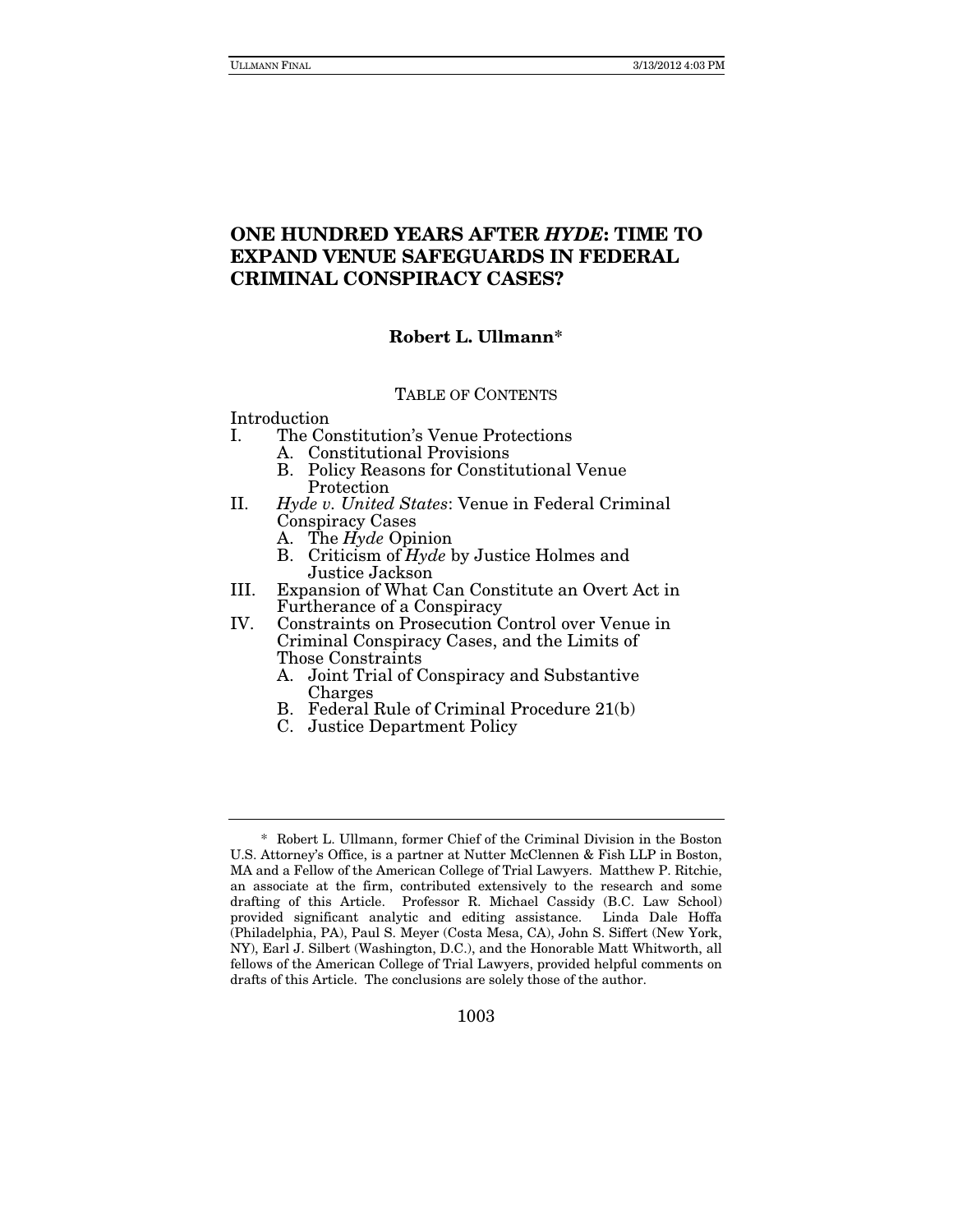#### V. Enhancing Constitutional Venue Protections in Criminal Conspiracy Cases: A Proposed New Judicial Standard

Conclusion

#### **INTRODUCTION**

One century ago this year, the Supreme Court held in Hyde v. United States that venue in a federal conspiracy case lies in any district in which one or more overt acts occurred.<sup>1</sup> In a 5–4 decision over the impassioned dissent of Justice Holmes, who attacked the holding as diminishing an important constitutional right, the Court established an expansive interpretation of venue in conspiracy cases that has held to this day.<sup>2</sup> The majority opinion in Hyde recognized that "to extend the jurisdiction of conspiracy by overt acts may give to the government a power which may be abused . . . ."3 Nonetheless, the Court held that a broad interpretation of venue was necessary to effectively prosecute multi-district conspiracies.<sup>4</sup> As the  $Hyde$  majority predicted, its ruling has helped enable government prosecutions of large numbers of defendants charged with far-flung organized crime and other conspiracies at mass trials the Framers could probably not have predicted.5

Justice Holmes' dissent was equally prescient. Noting that the Court's jurisdiction now spanned the entire continent, Holmes examined numerous potential

5. See, e.g., Allen v. United States, 4 F.2d 688, 698 (7th Cir. 1924) (affirming Prohibition Act convictions of forty-two of sixty-three defendants); United States v. Trenton Potteries Co., 273 U.S. 392, 393 (1927) (affirming convictions of twenty individuals and twenty-three corporations for violating the Sherman Act, ch. 647, 26 Stat. 209 (codified as amended at 315 U.S.C. §§ 1–7)); United States v. Bruno, 105 F.2d 921, 924 (2d Cir. 1939) (affirming conviction of one defendant and reversing conviction of another in an eighty-eight-defendant narcotics prosecution); Poliafico v. United States, 237 F.2d 97, 116 (6th Cir. 1956) (affirming convictions of fourteen defendants in a twenty-defendant narcotics prosecution); United States v. Martino, 648 F.2d 367 passim (5th Cir. 1981) (affirming convictions of fifteen of twenty-three indicted RICO defendants).

 <sup>1.</sup> Hyde v. United States, 225 U.S. 347, 363 (1912).

<sup>2.</sup> Id. at 391, 363.

<sup>3.</sup> Id.

<sup>4.</sup> See id. ("We must not, in too great a solicitude for the criminal, give him a kind of immunity from punishment . . . . And this may result if the rule contended for be adopted. Let him meet with his fellows in secret, and he will try to do so; let the place be concealed, as it can be, and he and they may execute their crime in every state in the Union and defeat punishment in all.").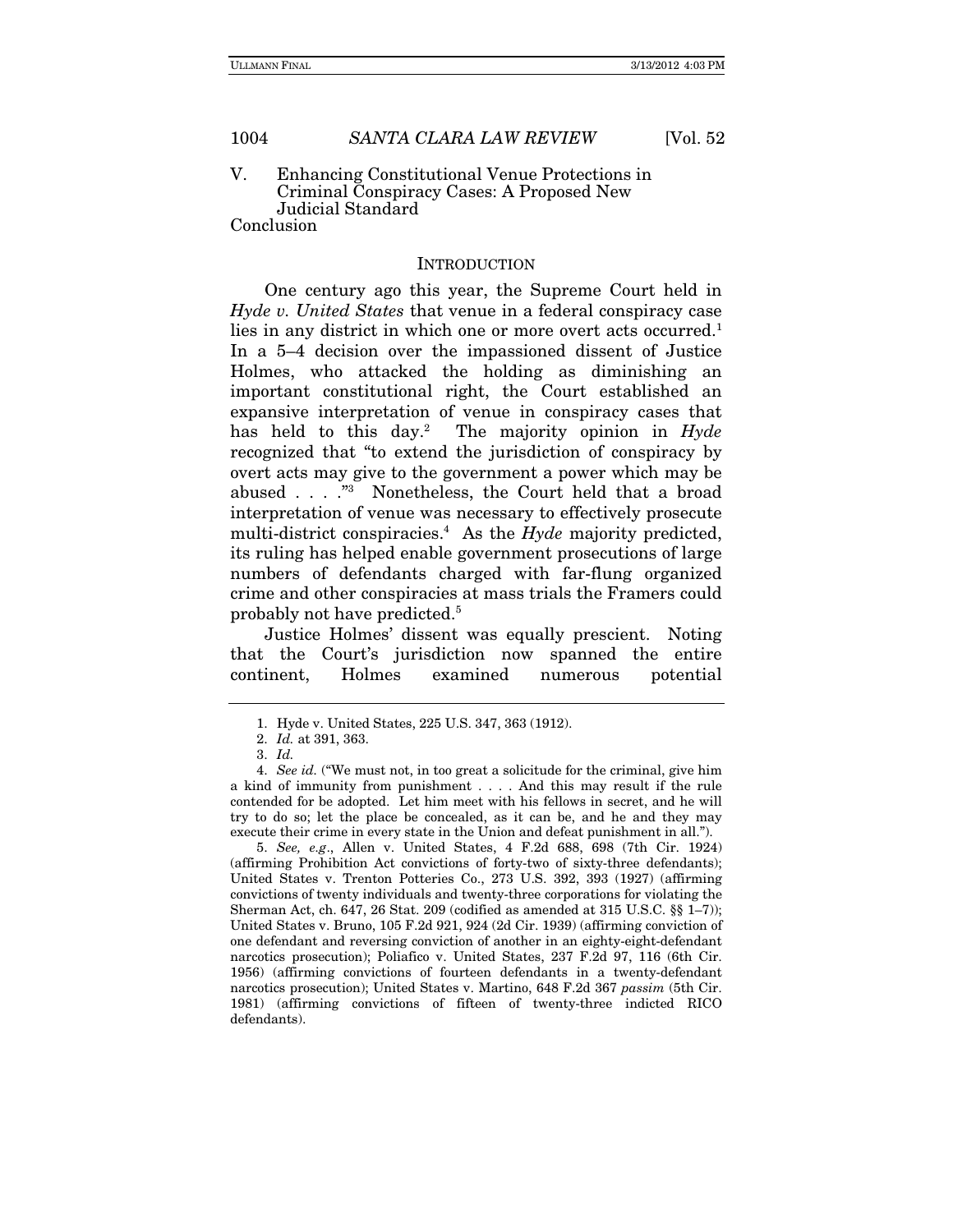ramifications of the Court's holding, at one point describing the majority's reasoning as "an amazing extension of even the broadest form of fiction."6 Holmes observed that this fiction allowed for prosecution in a district in which the defendants had never come "within a thousand miles," and he posited that "it might be at the choice of the government to prosecute in any one of twenty states in none of which the conspirators had been."7

As Holmes predicted, *Hyde* has enabled the government to prosecute criminal conspiracy cases in districts that have only the most tenuous connection to the alleged conduct and no connection to the particular defendants on trial. One can only wonder how Justice Holmes would have reacted to the Eleventh Circuit's panel decision in United States v. Shearer, a drug conspiracy case.<sup>8</sup> In Shearer, venue was found to properly lie in the Middle District of Florida, even though its only connection to the crime was the inference that coconspirators not on trial and not even testifying as witnesses must have passed through that district, because two drove and one flew from the Miami area to New Orleans.<sup>9</sup>

This Article argues that the *Hyde* standard for venue in federal criminal conspiracy cases provides insufficient safeguards for defendants who seek to assert their constitutional venue rights. The Hyde standard for venue, broad in light of the Supreme Court's decision, has become even broader in recent decades as courts have expanded the scope of what can constitute an "overt act" in furtherance of a conspiracy.10 Federal courts should modify the common law of venue by granting defense motions to transfer cases from districts that have no significant connection to the alleged criminal conspiracy. This evolution of the common law would provide a needed counter-balance to the common law's expansion in recent decades of what can constitute an overt act in furtherance of a conspiracy. Absent such a countervailing change in the common law, venue—a safeguard that appears not once but twice in the Constitution—will remain essentially meaningless in

<sup>6.</sup> Hyde, 225 U.S. at 389 (Holmes, J., dissenting).

<sup>7.</sup> Id. at 386, 389.

 <sup>8.</sup> United States v. Shearer, 794 F.2d 1545, 1550–51 (11th Cir. 1986).

<sup>9.</sup> See infra Part IV.

<sup>10.</sup> See infra Part III.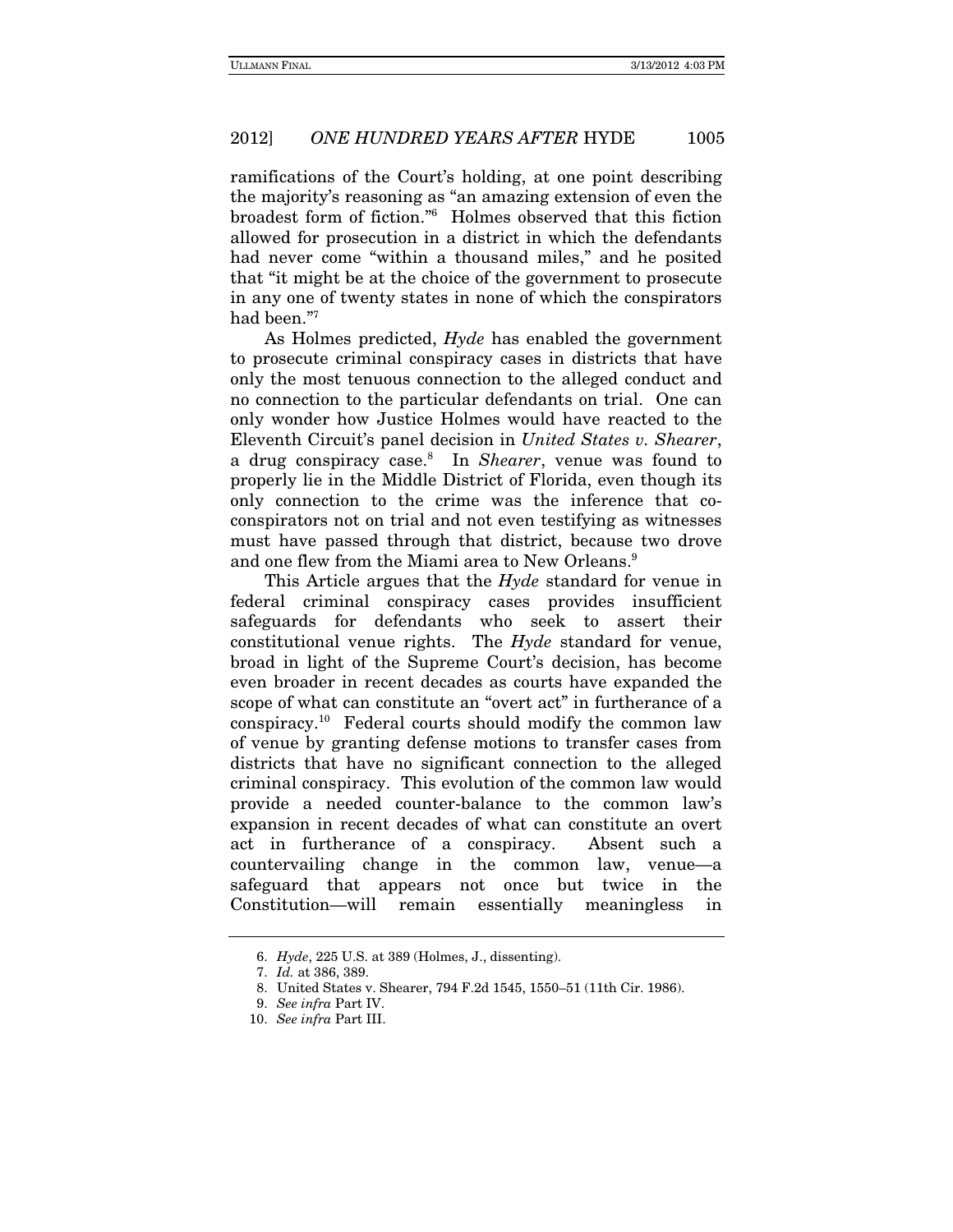conspiracy cases.

Part II of this Article describes the Constitution's venue protections, and Part III discusses the Hyde opinion. Part IV, discusses the expansion in recent decades of what can constitute an "overt act" in furtherance of a conspiracy, which provides the basis for venue in most criminal conspiracy prosecutions. Part V of the Article outlines the constraints on prosecution control over venue in criminal conspiracy cases, and the limits of those constraints. Part VI, proposes a new judicial standard, beyond the mere commission of any overt act, for determining when motions to transfer venue should be granted. Part VII is the Article's brief conclusion.

I. THE CONSTITUTION'S VENUE PROTECTIONS

#### A. Constitutional Provisions

The U.S. Constitution addresses venue in two separate provisions. In Article III, titled "The Judicial Branch," Section 2, titled "Trial by Jury, Original Jurisdiction, Jury Trials," the relevant clause states that all criminal trials "shall be by Jury; and such Trial shall be held in the State where the said Crimes shall have been committed; but where not committed in any State, the Trial shall be at such Place or Places as the Congress may by Law have directed."<sup>11</sup> The Sixth Amendment, titled "Right to Speedy Trial, Confrontation of Witnesses," contains a very similar but not identical clause: "the accused shall enjoy the right to a speedy and public trial, by an impartial jury of the State and district wherein the crime shall have been committed, which district shall have been previously ascertained by law  $\dots$ ."<sup>12</sup> As one leading scholar on venue in criminal cases aptly noted, the Article III clause is a venue provision (concerning the location of the trial), while the Sixth Amendment clause is a vicinage provision (concerning the location of the jury pool). $^{13}$ 

 <sup>11.</sup> U.S. CONST. art. III, § 2, cl. 3 (emphasis added).

 <sup>12.</sup> U.S. CONST. amend. VI (emphasis added).

 <sup>13. &</sup>quot;The Sixth Amendment preserves one of the oldest institutions of the common law—the jury of the vicinage. Venue in modern law means the place of trial. Vicinage means, not the place of trial, but the place from which the jury must be summoned." William Wirt Blume, The Place of Trial of Criminal Cases: Constitutional Vicinage and Venue, 43 U. MICH L. REV. 59, 60 (1944).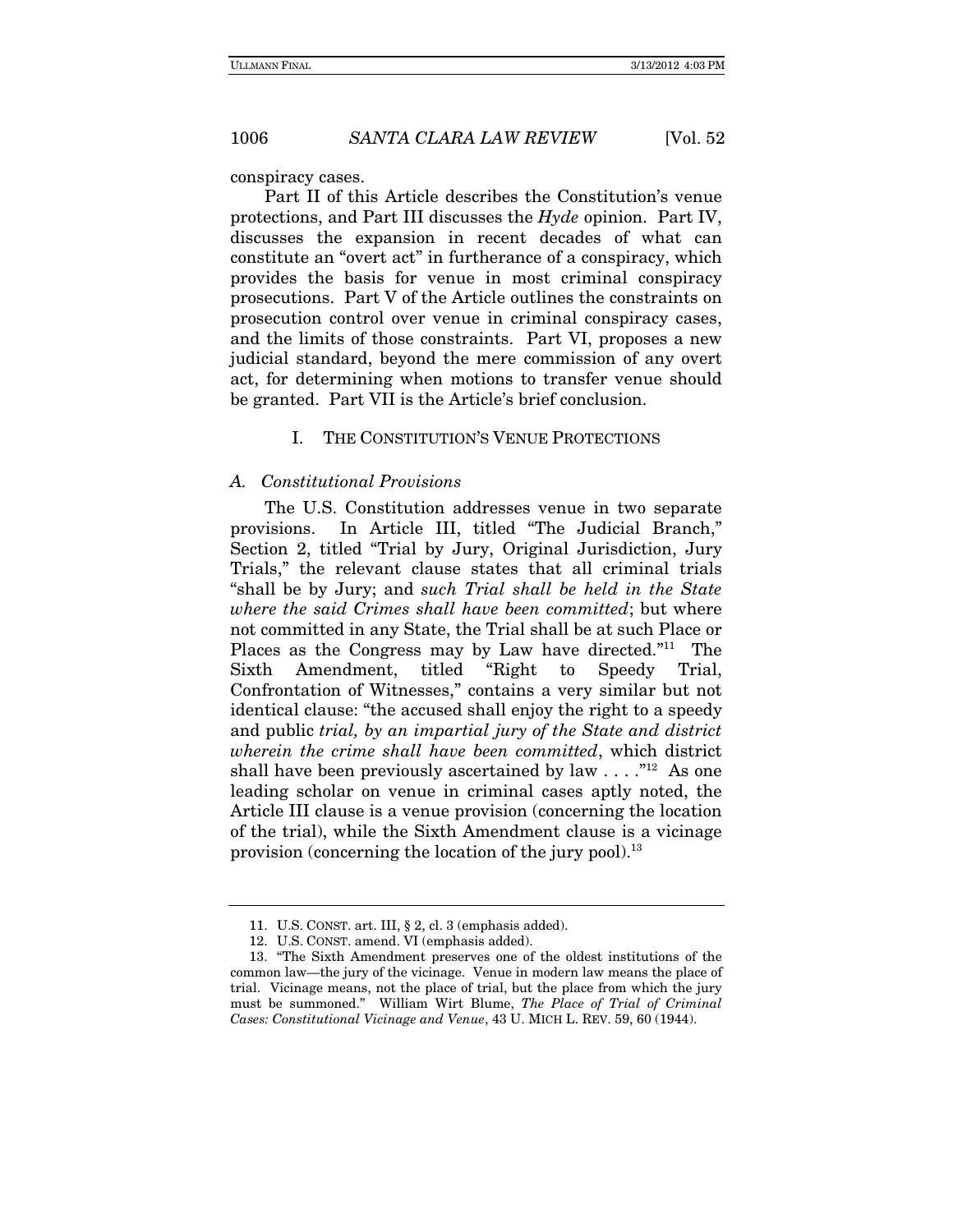Although venue and vicinage are different legal concepts, modern commentators have noted that "[t]his technical distinction has been of no real importance."<sup>14</sup> Jurors are selected from the district in which the trial is held. "The distinction between the Constitutional venue and vicinage provisions has all but vanished."15

The historical background of the Constitution's venue provisions is well documented. In 1769, only six years before the start of the Revolutionary War, the British Parliament passed a law establishing a special commission to investigate, try, and adjudicate acts of alleged treason, under which the accused American colonists would be removed to Great Britain for prosecution.<sup>16</sup> The colonies reacted by passing resolutions opposing the British law, such as the Virginia Resolves, and the first Continental Congress in 1774 declared that the colonists had the right to a jury trial of the vicinage, or location of the offense.<sup>17</sup> Two years later, the Declaration of Independence denounced King George III "for transporting us beyond Seas to be tried for pretended offenses."18 "By insisting on a right to a jury of a vicinage the colonists hoped to escape the hardship and danger of standing trial in some distant colony or in England."19 As Justice Ginsburg observed in United States v. Cabrales, the framers remembered this affront to their rights by King George and wrote two separate provisions relating to the place of trial into the Constitution.20

#### B. Policy Reasons for Constitutional Venue Protection

The policy reasons for the Constitution's venue protections are closely linked to their historical background of preventing the sovereign from transporting the accused to a

 <sup>14. 2</sup> CHARLES ALAN WRIGHT & PETER J. HENNING, FEDERAL PRACTICE AND PROCEDURE § 301 (4th ed. 2009).

 <sup>15.</sup> Andrew D. Leipold, How The Pretrial Process Contributes to Wrongful Convictions, 42 AM. CRIM. L. REV. 1123, 1133–34 (2005) (citing United States v. Passodelis, 615 F.2d 975, 977 n.3 (3d Cir. 1980) (the difference between Constitutional venue and vicinage provisions "has never been given any weight")).

 <sup>16.</sup> Blume, supra note 13, at 63–64.

<sup>17.</sup> Id. at 64–66.

 <sup>18.</sup> THE DECLARATION OF INDEPENDENCE para. 2 (U.S. 1776).

 <sup>19.</sup> Blume, supra note 13, at 66.

 <sup>20.</sup> United States v. Cabrales, 524 U.S. 1, 6 (1998) (venue for money laundering offense conducted entirely in Florida did not lie in Missouri, even if laundered funds were derived from unlawful Missouri drug sales).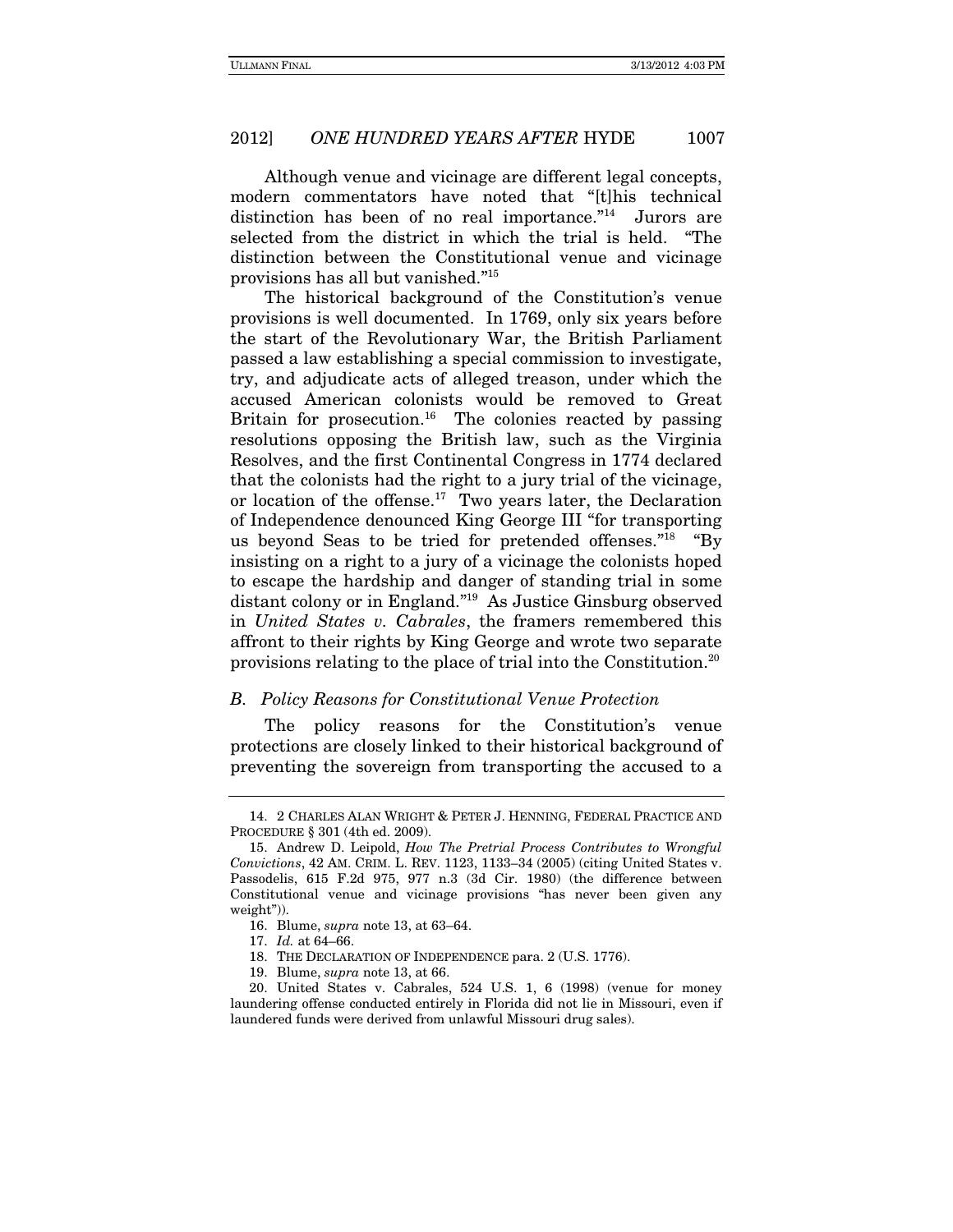distant location for trial. In United States v. Cores, the Supreme Court stated that the Constitution's "provision for trial in the vicinity of the crime is a safeguard against the unfairness and hardship involved when an accused is prosecuted in a remote place."21 Unfairness and hardships that can result from being tried in a remote place can include traveling great distances, $22$  separation from family and friends,23 the potential difficulty in securing character witnesses,  $24$  limitation on the choice of counsel,  $25$  a deleterious effect on one's livelihood, $26$  and being tried in an alien environment in a tribunal favorable to the prosecution.<sup>27</sup> As noted by Supreme Court Justice Joseph Story, the object of these venue provisions is to protect the accused "from being dragged to a trial in some distant state, away from his friends, witnesses, and neighborhood; and thus subjected to the verdict of mere strangers, who may feel no common sympathy, or who may even cherish animosities, or prejudices against him."28 Indeed, the Department of Justice itself recognizes that "prosecution entails profound consequences for the accused and the family of the accused whether or not a conviction ultimately results."29

26. Radley, 558 F. Supp. 2d at 881.

 <sup>21.</sup> United States v. Cores, 356 U.S. 405, 407 (1958).

<sup>22.</sup> Id. at 410; Johnston v. United States, 351 U.S. 215, 224 (1956) (Douglas, J., dissenting); Krulewitch v. United States, 336 U.S. 440, 452 (1949).

<sup>23.</sup> Johnston, 351 U.S. at 224; United States v. Radley, 558 F. Supp. 2d 865, 879 (N.D. Ill. 2008).

<sup>24.</sup> Cores, 356 U.S. at 410. The expense of transplanting character witnesses to a distant venue is often too great to warrant their use and, even if used, such witnesses are likely to have limited effectiveness before a foreign jury. Radley, 558 F. Supp. 2d at 878.

<sup>25.</sup> See United States v. Johnson, 323 U.S. 273, 275 (1944); Radley, 558 F. Supp. 2d at 882.

<sup>27.</sup> See id. These concerns were also described forcefully in the Virginia Resolves: "Conveyed to a distant Land, where no Friend, no Relation will alleviate his Distresses or minister to his Necessities; and where no Witness can be found to testify his Innocence; shunned by the reputable and honest, consigned to the Society and Converse of the wretched and abandoned  $\dots$ . Blume, supra note 13, at 64–65 (capitalizations left for emphasis).

 <sup>28.</sup> United States v. Palma-Ruedas, 121 F.3d 841, 861–62 (3d Cir. 1997) (Alito, J., dissenting) (quoting JOSEPH STORY, COMMENTARIES ON THE CONSTITUTION OF THE UNITED STATES § 925 (Carolina Academic Press reprint 1987)). Justice Story further noted: "Besides this; a trial in a distant state or territory might subject a party to the most oppressive expenses, or perhaps even to the inability of procuring proper witnesses to establish his innocence." Id.

 <sup>29.</sup> DEPARTMENT OF JUSTICE: UNITED STATES ATTORNEYS, UNITED STATES ATTORNEYS' MANUAL 9-27.001 (2002) [hereinafter U.S. ATTORNEYS' MANUAL],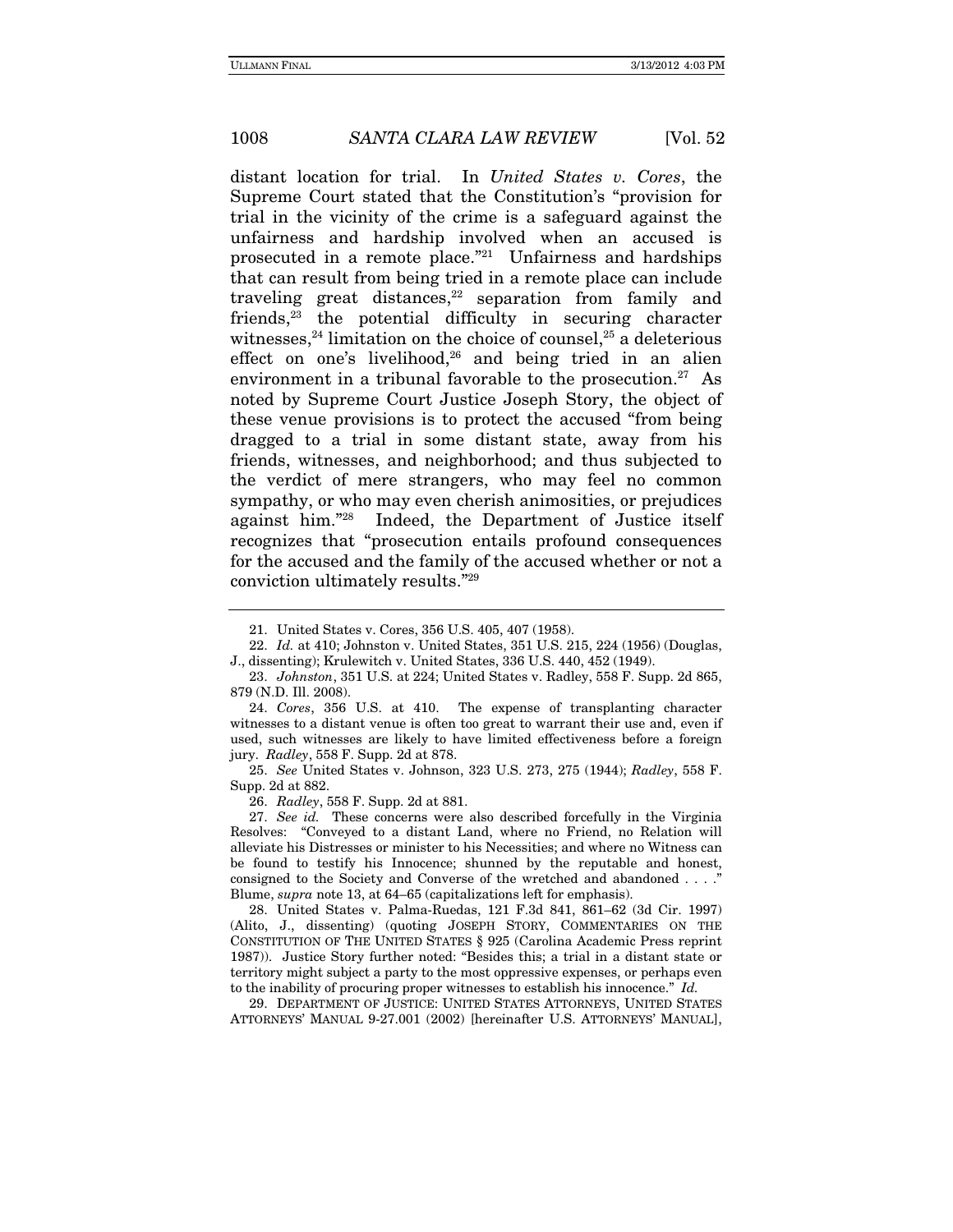On the other hand, a defendant who travels to a remote location to commit a crime cannot invoke the Constitution's venue protections to preclude trial there. As Judge Winter noted in United States v. Reed, discussed infra, "all appear to agree that the place where the acts constituting the crime occurred is a proper venue."30 Justice Harlan argued that the basic policy of the Sixth Amendment would best be served by trying cases at the location of "witnesses and relevant circumstances surrounding the contested issues."31

As Judge Winter observed in Reed, although the concept of a right to trial in the vicinage was so highly regarded as to appear twice in the Constitution, the Supreme Court has yet to articulate a coherent definition of the underlying policies.<sup>32</sup> Consequently, courts have been required to balance the accused's interest in avoiding prosecution in remote places with the competing interests of the courts, prosecutors, and witnesses.

#### II. HYDE V. UNITED STATES: VENUE IN FEDERAL CRIMINAL CONSPIRACY CASES

#### A. The Hyde Opinion

The common law of venue in federal criminal conspiracy cases is based almost entirely on  $Hyde<sup>33</sup>$  In that case, the government alleged that the defendants conspired to defraud the United States by fraudulently obtaining state lands in California and Oregon in order to exchange them with the federal government for more developable lands, which they planned to sell for a profit.<sup>34</sup> The defendants were California

available at http://www.justice.gov/usao/eousa/foia\_reading\_room/usam/title9/27 mcrm.htm#9-27.001.

 <sup>30.</sup> United States v. Reed, 773 F.2d 477, 480–81 (2d Cir. 1985).

 <sup>31.</sup> Travis v. United States, 364 U.S. 631, 640 (1961) (Harlan, J., dissenting).

<sup>32.</sup> Reed, 773 F.2d at 480.

 <sup>33.</sup> Hyde v. United States, 225 U.S. 347 (1912). As Professor Norman Abrams wrote almost fifty years ago in what was then the seminal article on this topic: "Any discussion of the extent to which conspiracy venue differs from venue for other offenses must focus upon [the] rule which was first firmly established for the federal courts fifty years ago in Hyde v. United States, a landmark decision which merits careful study." Norman Abrams, Conspiracy and Multi-Venue in Federal Criminal Prosecutions: The Crime Committed Formula, 9 UCLA L. REV. 751, 754 (1962) (citations omitted).

<sup>34.</sup> Hyde, 225 U.S. at 351–52.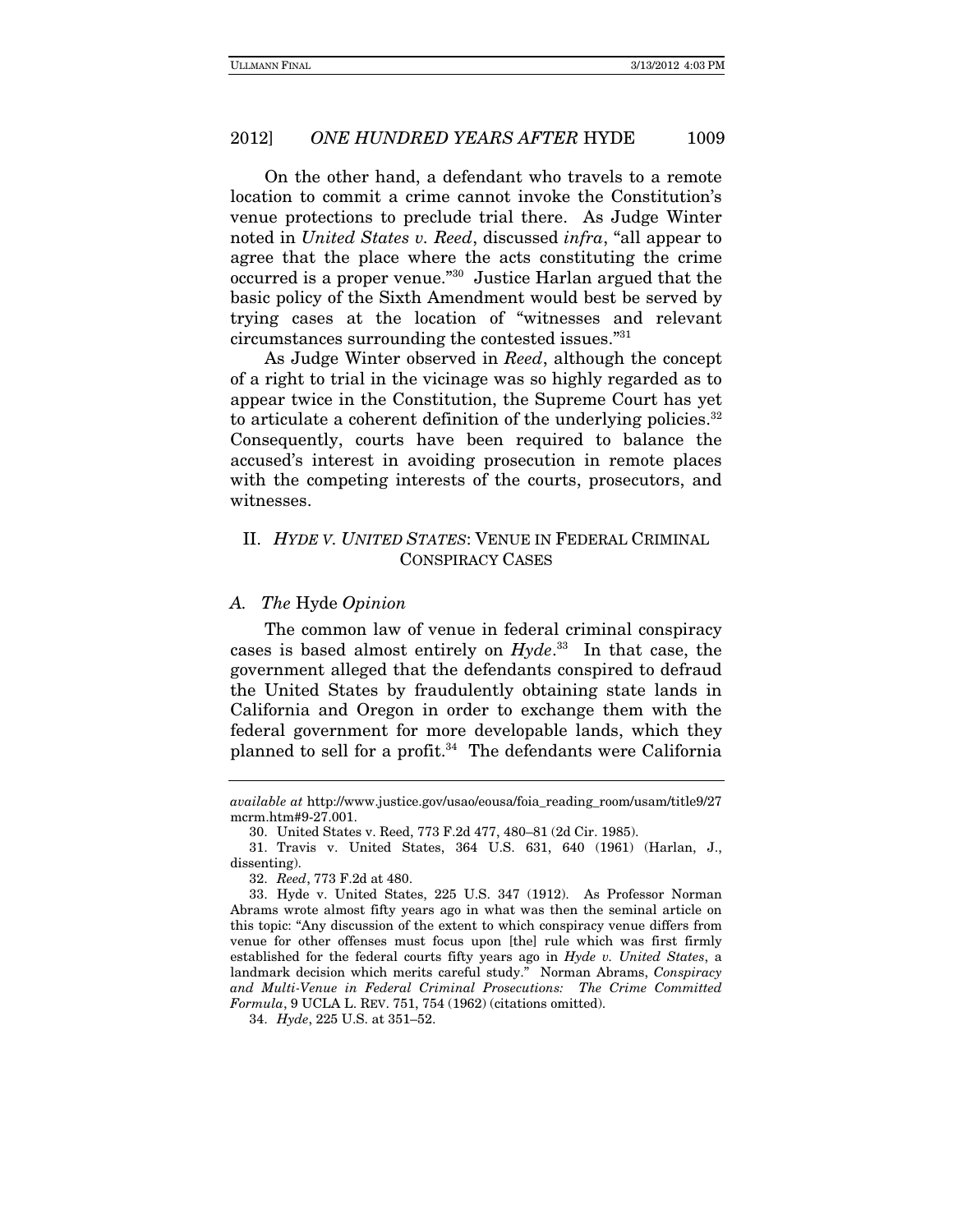residents who had never previously set foot in the District of Columbia where they were tried. $35$  Two defendants—Hyde, who was one of the alleged principals in the conspiracy, and Schneider, who worked for Hyde—were convicted of conspiring to defraud the United States under then Section 5440 of the Revised Statutes.36

The defendants appealed their convictions based on a lack of venue in the District of Columbia. The Supreme Court heard the case to determine whether under the Sixth Amendment venue in a criminal conspiracy prosecution lies only where the conspiracy was formed (i.e., the location of the unlawful agreement), or whether venue may lie at the location of any overt  $act.^{37}$  On appeal, the government argued that the defendants "formed" the conspiracy in the District of Columbia because they committed overt acts in furtherance of the conspiracy there.<sup>38</sup>

 Neither the venue provision of Article III, Section 2 nor the vicinage provision of the Sixth Amendment contemplates that a crime could be committed in more than one jurisdiction. Moreover, neither provision explicitly contemplates conspiracy as an offense.39 Consequently, the Supreme Court could write essentially on an empty slate in deciding where venue in a conspiracy case should lie when the conspiracy was entered into in one district and overt acts took place in another.<sup>40</sup>

By a 5–4 margin, the Court held that venue could lie in either the district where the conspiracy was entered into or

<sup>35.</sup> Id. at 356–57. Seven years earlier in Hyde v. Shine, 199 U.S. 62, 76 (1905), the same defendants challenged, in a habeas corpus petition, their removal from California to the District of Columbia. The Court held in a 6-3 decision that the government's allegation in the indictment that the conspiracy was entered into in the District of Columbia was sufficient to establish probable cause. Id. The dissent argued that removal was improper because there was no probable cause; there was conclusive evidence that the defendants were not present in the District of Columbia at the time the alleged conspiracy was formed and thus they could not be guilty of the crime charged. Id. at 98.

<sup>36.</sup> Hyde, 225 U.S. at 355–56. The two other alleged conspirators were acquitted. Id.

<sup>37.</sup> Id. at 357.

<sup>38.</sup> Id. at 350.

 <sup>39.</sup> Another intriguing facet of the venue and vicinage provisions of Article III, Section 2 and the Sixth Amendment is that both provisions assume a crime has been committed, as opposed to stating that venue lies where the crime or crimes are alleged to have been committed.

<sup>40.</sup> Id. at 360.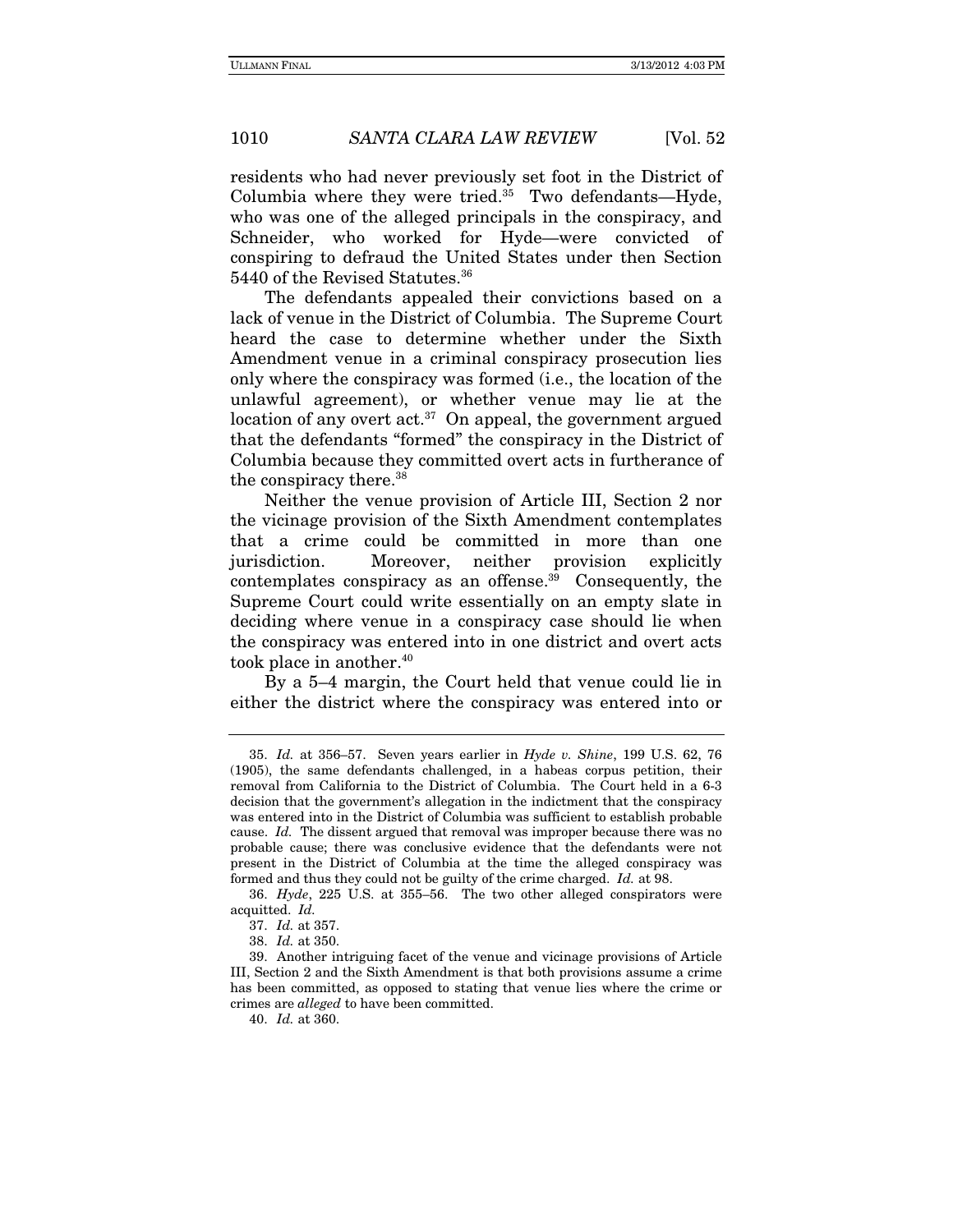any district in which an overt act took place.<sup>41</sup> After a review of the contemporary jurisprudence on conspiracy, the Court reasoned that while the agreement was the "gist" of the conspiracy offense, "an overt act was necessary to complete it."42 Thus, a conspiracy transcends the time and location of the agreement and extends to the times and locations of all the overt  $acts.<sup>43</sup>$  As the Court viewed it, conspiracy is a continuing offense that can be prosecuted in any district where it is begun, continued, or completed.<sup>44</sup>

In upholding the convictions, the Supreme Court cited several policy considerations.<sup>45</sup> The Court relied foremost on the need for the effective administration of the criminal justice system: "We must not, in too great a solicitude for the criminal, give him a kind of immunity from punishment because of the difficulty in convicting him—indeed, of even detecting him."46 While noting the potential for oppression in the rule it established, the Court found the countervailing considerations more compelling: "It is not an oppression in the law to accept the place where an unlawful purpose is attempted to be executed as the place of punishment, and rather conspirators be taken from their homes than the victims and witnesses of the conspiracy be taken from

Id. at 363.

<sup>41.</sup> Id. at 357, 363.

<sup>42.</sup> Id. at 359.

 <sup>43.</sup> The Court explained:

We have held that a conspiracy is not necessarily the conception and purpose of the moment, but may be continuing. If so in time, it may be in place, carrying to the whole area of its operations the guilt of its conception and that which follows guilt, trial and punishment. As we have pointed out, the statute states what in addition to the agreement is necessary to complete the measure of the offense. The guilty purpose must be put into a guilty act.

<sup>44.</sup> Id. at 360.

<sup>45.</sup> Id. at 363–64.

<sup>46.</sup> Id. at 363. According to the Court, a rule requiring the government to prove the location where agreement took place would unnecessarily hinder law enforcement. Determining the geographic location of a meeting of the minds may often be a difficult and ambiguous proposition. Id. at 361–62. Furthermore, a criminal could potentially avoid prosecution for conspiracy by effectively concealing the location of the agreement. Id. at 363. The Court stated that its decision "cuts through such puzzles and makes the act of the conspirator, which necessarily has a definite place without the aid of presumption or fiction, the legal inception of guilt, inculpating all and subjecting all to punishment." Id. at 362.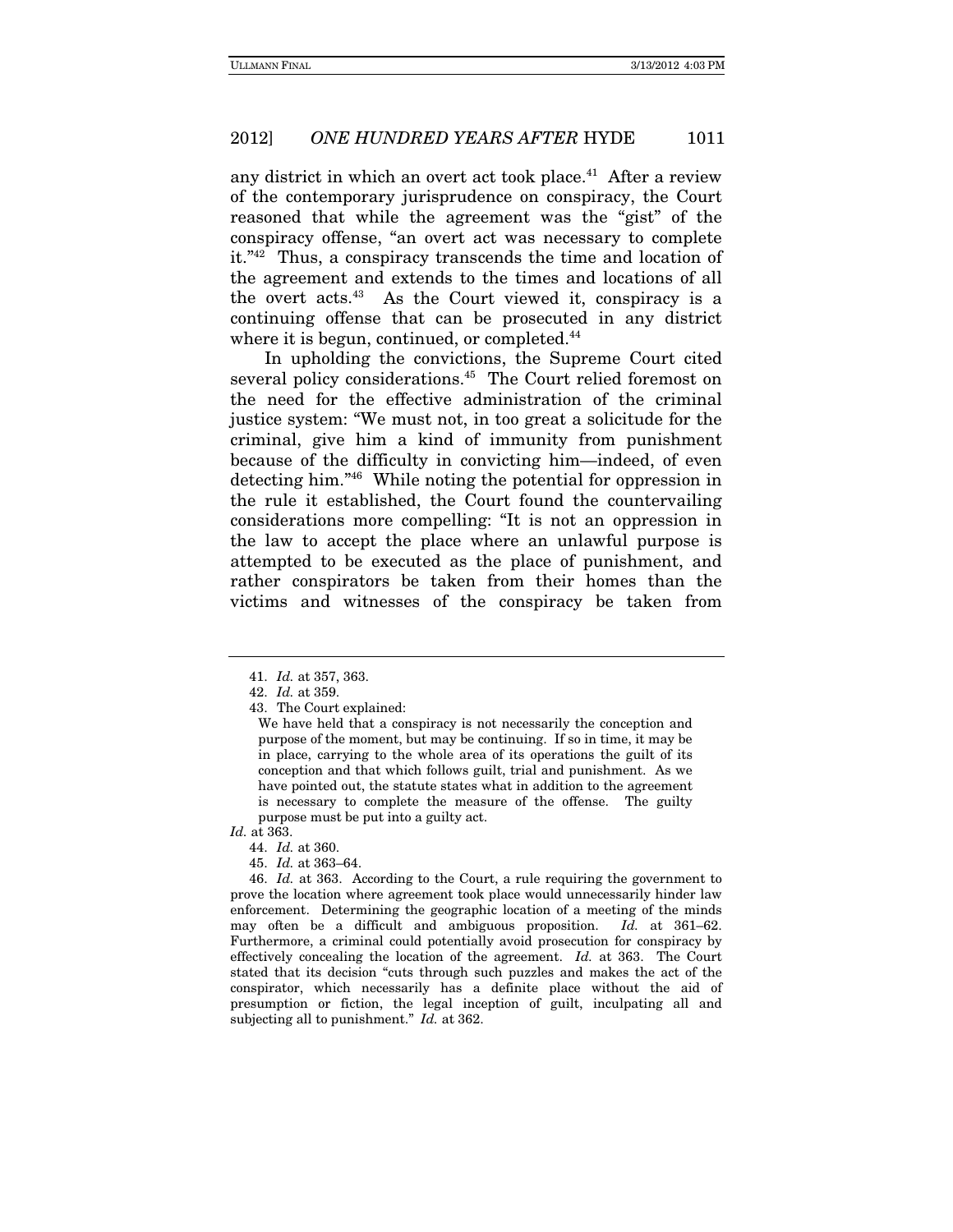theirs." $47$  In the Court's view, the Hyde rule was entirely consistent with constitutional venue requirements—that the crime be prosecuted in the district where it was committed.48

#### B. Criticism of Hyde by Justice Holmes and Justice Jackson

The critique of expansive venue in criminal conspiracy cases begins with the dissenting opinion of Justice Holmes in  $H$ vde. $49$ Speaking for four of the nine justices, Holmes categorically rejected the majority's opinion. He argued that while an overt act by any co-conspirator in any jurisdiction might suffice to expand the liability of all co-conspirators, this concept did not compel the majority's holding that venue was proper wherever any co-conspirator had committed an overt act. As Holmes explained, "[I]t does not follow that an overt act draws the conspiracy to wherever such overt act may be done, and whether it does so or not is the question before us now."50

Justice Holmes then argued that as the boundaries of the United States expanded, the importance of the Constitution's venue protections correspondingly increased:

With the country extending from ocean to ocean, this [venue] requirement is even more important now than it was a hundred years ago, and must be enforced in letter and spirit if we are to make impossible hardships amounting to grevious [sic] wrongs. In the case of conspiracy the danger is conspicuously brought out. Every overt act done in aid of it, of course, is attributed to the conspirators; and if that means that the conspiracy is present as such wherever any overt act is done, it might be at the choice of the government to prosecute in any one of twenty states in none of which the conspirators had

<sup>47.</sup> Id. at 363. The companion case to  $H$ yde, Brown v. Elliott, in deciding a similar venue challenge to a conspiracy conviction, added: "The Constitution of the United States is not intended as a facility for crime. It is intended to prevent oppression, and its letter and its spirit are satisfied if where a criminal purpose is executed the criminal purpose be punished." Brown v. Elliot, 225 U.S. 392, 402 (1912).

<sup>48.</sup> Hyde, 225 U.S. at 363.

<sup>49.</sup> Id. at 384–91.

<sup>50.</sup> Id. at 385. In making that statement, Holmes assumed "so far as the statute of limitations is concerned, an overt act done anywhere with the express or implied consent of conspirators would show the conspiracy to be continuing between the parties so consenting, and leave them open to prosecution for three years from that date." Id.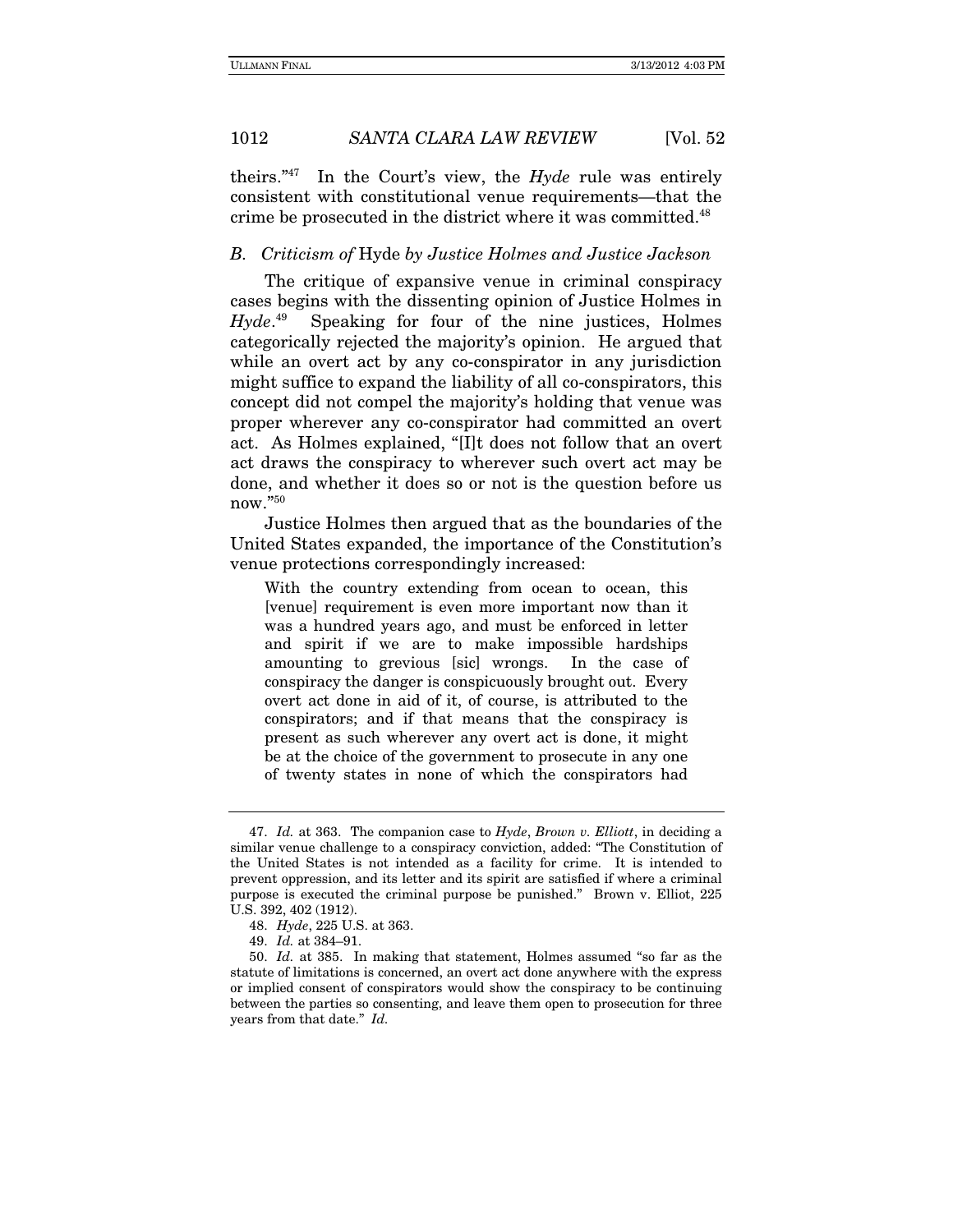been. And as wherever two or more have united for the commission of a crime there is a conspiracy, the opening to oppression thus made is very wide indeed.<sup>51</sup>

In Holmes' view the majority's ruling was "an amazing extension of even the broadest form of fiction."52

Although Justice Holmes' dissent was forcefully argued, it had little or no effect. Nearly forty years after Holmes' dissent in Hyde, Justice Jackson wrote a concurring opinion that sharply criticized prosecutors for ignoring defendants' constitutional venue protections. Jackson's concurrence in Krulewitch v. United States described conspiracy as an "elastic, sprawling and pervasive offense . . . [that] constitutes a serious threat to fairness in our administration of justice."53 Jackson did not limit his critique to venue, but the remarks on venue were among his most pointed.

An accused, under the Sixth Amendment, has the right to trial "by an impartial jury of the State and district wherein the crime shall have been committed." The leverage of a conspiracy charge lifts this limitation from the prosecution and reduces its protection to a phantom, for the crime is considered so vagrant as to have been committed in any district where any one of the conspirators did any one of the acts, however innocent, intended to accomplish its object. The Government may, and often does, compel one to defend at a great distance from any place he ever did any act because some accused confederate did some trivial and by itself innocent act in the chosen district.<sup>54</sup>

Jackson went on to describe an extreme example: "Circumstances may even enable the prosecution to fix the place of trial in Washington, D.C., where a defendant may lawfully be put to trial before a jury partly or even wholly

<sup>51.</sup> Id. at 386–87.

<sup>52.</sup> Id. at 389. Justice Holmes went on to posit what he saw as an extreme example of the potential for government abuse of expansive venue in criminal conspiracy cases where "an otherwise innocent overt act done in one state drew to itself a conspiracy in another state to defraud people in the latter, even though the first state would punish a conspiracy to commit a fraud beyond its own boundaries." Id.

 <sup>53.</sup> Krulewitch v. United States, 336 U.S. 440, 445–46 (1949) (Jackson, J., concurring). Justice Jackson was particularly concerned with a prosecutor's tendency to indict for conspiracy in lieu of a substantive offense. Id.

<sup>54.</sup> Id. at 452–53.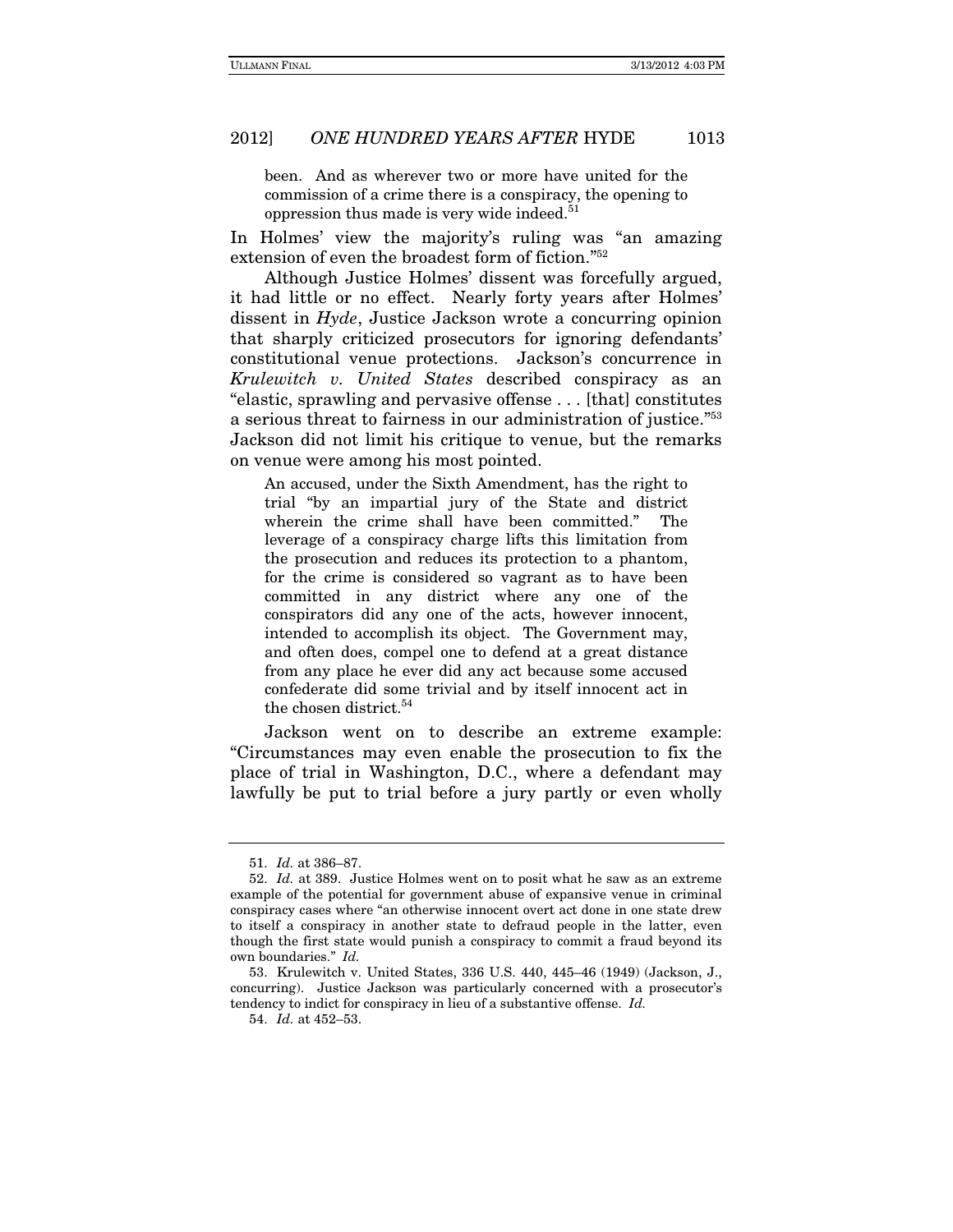made up of employees of the Government that accuses him."55 Justice Jackson's concern about prosecutors fixing the place of trial in Washington, D.C., hardly is academic. As noted below, venue for the offense of gathering, transmitting, or losing defense information is always authorized in the District of Columbia regardless of where the relevant conduct occurred.56

In their attacks on expansive venue in criminal conspiracy cases, both Justice Holmes in Hyde and Justice Jackson in Krulewitch focused on the prosecution's power to force a defendant to stand trial in a "remote" location, in seeming disregard of a defendant's Sixth Amendment right to be tried by a jury of "the State and district where the crime shall have been committed." As the Justices noted, the consequences of this power include both personal hardship to the defendant $57$  and the prosecution's ability to choose the venire.<sup>58</sup>

Writing in  $1962-50$  years after  $Hyde$ , eighteen years after the enactment of Federal Rule of Criminal Procedure ("Rule")  $21(b)$ ,<sup>59</sup> and thirteen years after Krulewitch— Professor Abrams stated: "The tendency [in conspiracy cases] has been to dispose of objections to venue based on overt acts alone by citation of  $Hyde.^{60}$  Indeed, after a thorough examination of the relevant precedent, Abrams concluded that the concerns of the four dissenters in Hyde had gone virtually unnoticed.<sup>61</sup> A more recent scholarly work noted the heightened potential for prosecutorial abuse in decisions about where to bring criminal conspiracy cases.<sup>62</sup>

<sup>55.</sup> Id.

<sup>56.</sup> See infra note 90.

<sup>57.</sup> Hyde, 225 U.S. at 386 (Holmes, J., dissenting).

<sup>58.</sup> See Krulewitch, 336 U.S. at 453 (Jackson, J., concurring).

 <sup>59.</sup> FED. R. CRIM P. 21(b). See infra Part IV.B (gives courts the power under certain circumstances to transfer venue on motion of the defendant).

 <sup>60.</sup> Abrams, supra note 33, at 759.

 <sup>61.</sup> Id. at 759–60.

 <sup>62. &</sup>quot;The risks of a defendant [in a conspiracy prosecution] being tried in a remote location are greater than in most cases, since venue in a conspiracy prosecution can be laid in any district in which any conspirator performed any of the overt acts to accomplish its object." WRIGHT & HENNING, supra note 14, § 226 (citing Whitfield v. United States, 543 U.S. 209, 218 (2005)). These risks are compounded by the usual risk of prejudice from joining many defendants in one case. Id.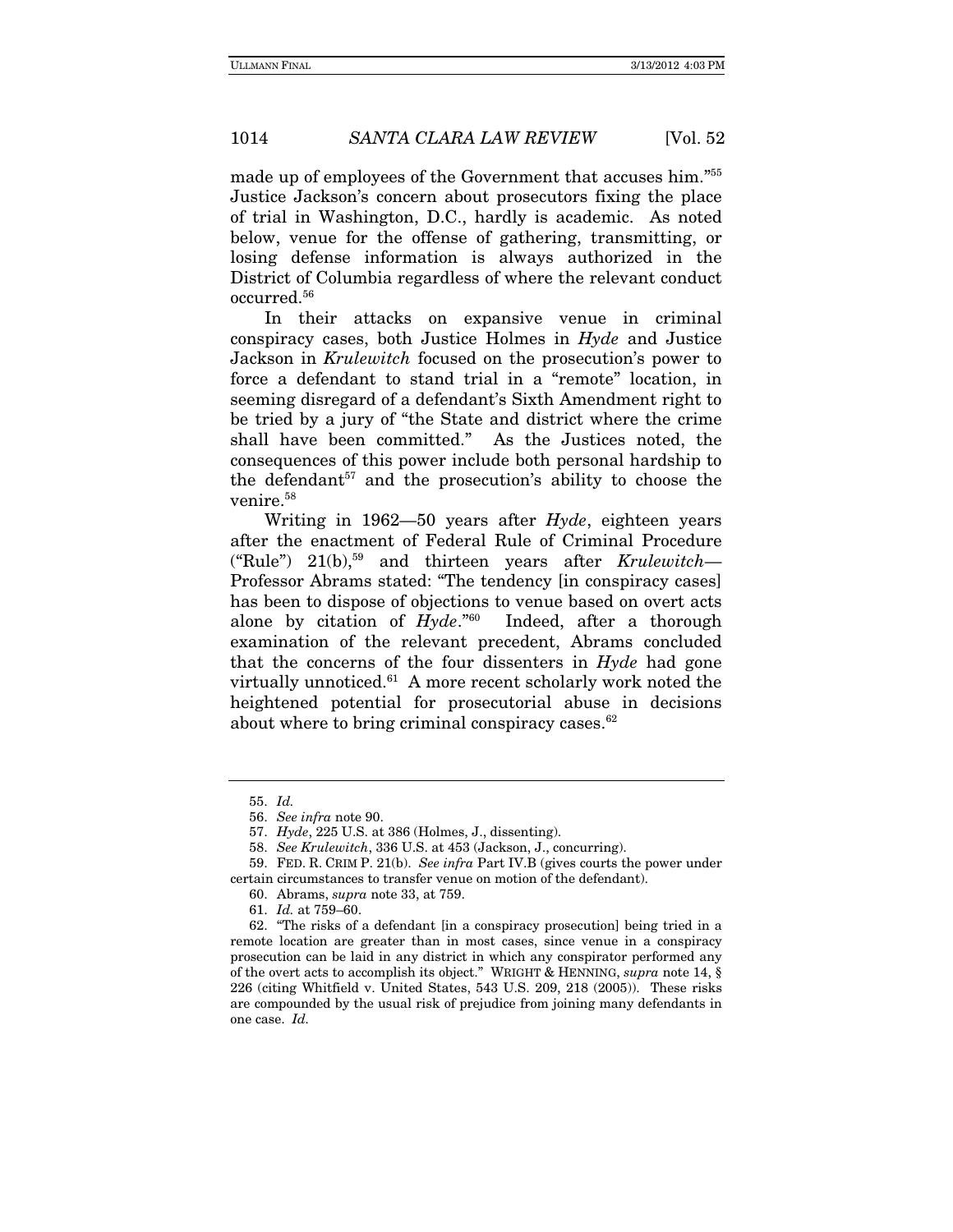There does not appear to be any federal statute that places greater constraints on prosecutors' ability to select venue in any criminal conspiracy case than the test set forth in Hyde. As discussed in the next two sections of this Article, the expansion in recent decades of what can constitute an overt act in furtherance of a conspiracy, when combined with this lack of constraints, has given prosecutors enormous control over the selection of venue in criminal conspiracy cases.

#### III. EXPANSION OF WHAT CAN CONSTITUTE AN OVERT ACT IN FURTHERANCE OF A CONSPIRACY

Over the past several decades, a series of federal appeals court rulings has expanded the scope of what can constitute an overt act in furtherance of a conspiracy. These rulings often arose in the context of whether an element of the offense had been satisfied, or whether a statute of limitations defense was applicable. When they arose in the context of a venue challenge, they were frequently disposed with brief citation to Article III, the Sixth Amendment, and Hyde. One effect of the convergence of these rulings is that conspiracy prosecutions have been allowed to proceed in districts that have essentially no connection to the charged conduct.

It has been established, for example, that the overt act providing the basis for venue in a federal criminal case need not have been committed by the defendant  $63$  or any codefendant at trial.64 Venue is also proper in any district in which an overt act occurs, even if the commission of an overt act is not an element of the offense.<sup>65</sup> The conspirator who committed the overt act need not even be named in the indictment.<sup>66</sup> Nor does the defendant need to know "where . . . or if . . . the overt act was committed."67 Indeed, it need not even be foreseeable that an overt act would be committed

<sup>63.</sup> E.g., United States v. Saavedra, 223 F.3d 85, 94 (2d Cir. 2000); United States v. Angotti, 105 F.3d 539, 545 (9th Cir. 1997). See also WRIGHT & HENNING, supra note 14, § 303 (citing Saavedra, 223 F.3d at 94 and Angotti, 105 F.3d at 545).

<sup>64.</sup> See United States v. Molt, 772 F.2d 366, 367, 370 (7th Cir. 1985).

<sup>65.</sup> See Whitfield, 543 U.S. at 218 (citing United States v. Socony-Vacuum Oil Co., 310 U.S. 150, 252 (1940); United States v. Trenton Potteries Co., 273 U.S. 392, 402–04 (1927)).

<sup>66.</sup> Angotti, 105 F.3d at 545.

<sup>67.</sup> Id.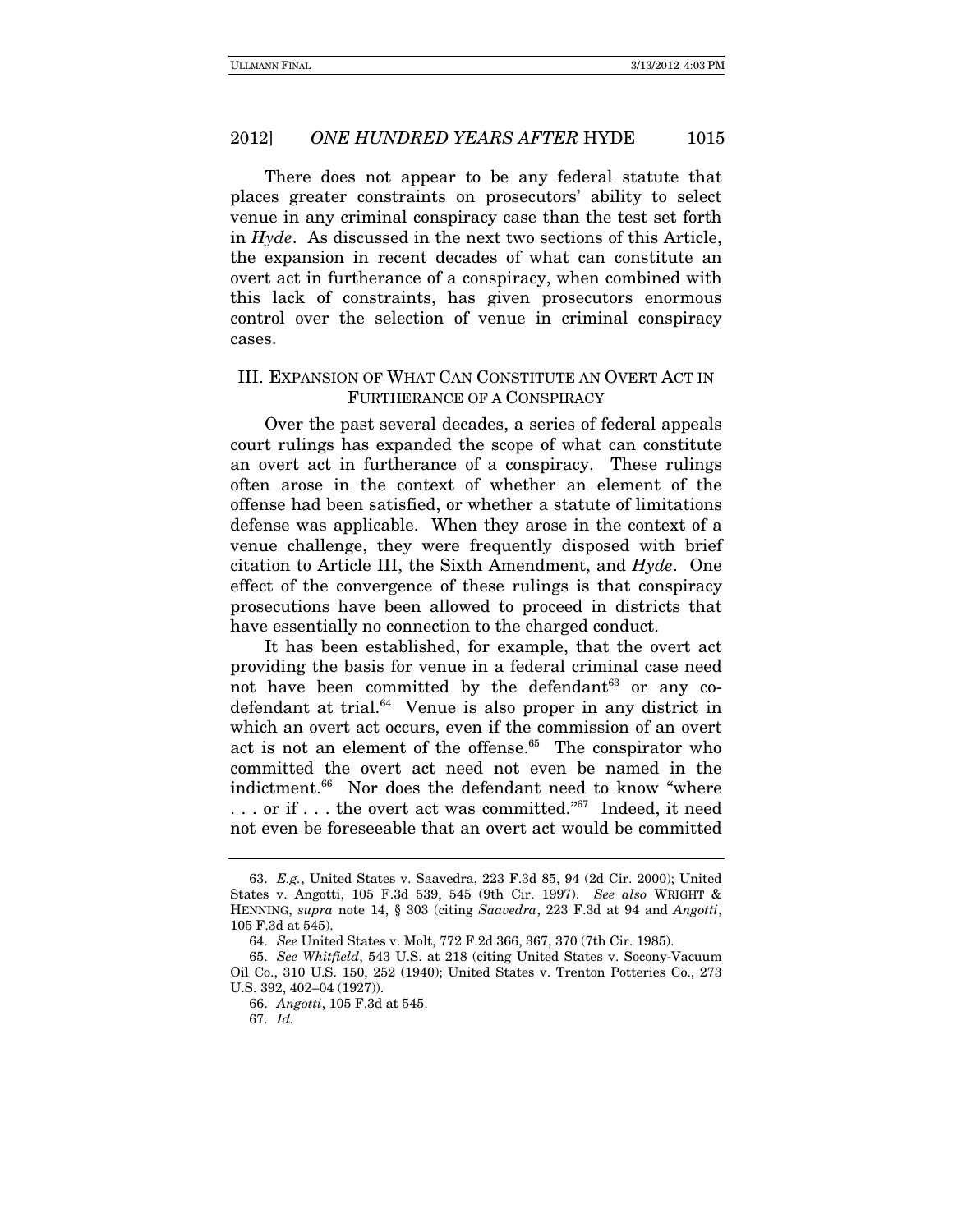in the district where the charges were brought.<sup>68</sup>

It has also become accepted law that lawful conduct or "trivial"69 acts can constitute an overt act in furtherance of the conspiracy.<sup>70</sup> Thus, the fact that a co-conspirator drove through the district,<sup> $71$ </sup> or placed a phone call to someone in the district<sup>72</sup> will suffice to establish venue there. Flying over a judicial district in the course of the conspiracy will suffice to establish venue there.<sup>73</sup> Indeed, the fact that an airplane flying over the district was occupied solely by government agents does not defeat venue, unless "there [is] an indication that its route had been significantly out of the ordinary  $\ldots$ .  $^{.774}$ 

When more than one of the above circumstances appears, the venue for a federal conspiracy prosecution can have almost no connection to either the defendant or the alleged unlawful conduct. In United States v. Shearer, a drug conspiracy case, a cooperating witness testified that a coconspirator told him that electronics for a boat to be used to smuggle marijuana had been driven to New Orleans from a location near Miami.<sup>75</sup> There was also testimony that another non-testifying co-conspirator had flown from Miami to New Orleans, and that the flight path would necessarily pass over the Middle District of Florida.76 There was no evidence that Shearer was present at any time in the Middle District of Florida.77 On that record, the Eleventh Circuit held that venue in that district was proper. The court noted that all prior cases finding venue based on flights passing over a district involved the pick-up or delivery of contraband.<sup>78</sup> Nonetheless, the court held that the government established venue, because it required only proof by a preponderance of the evidence that an overt act in furtherance on the

<sup>68.</sup> Id. (citing United States v. Tannenbaum, 934 F.2d 8, 12–13 (2d Cir. 1990)).

<sup>69.</sup> See Krulewitch v. United States, 336 U.S. 440, 452–53.

<sup>70.</sup> See, e.g., Chavez v. United States, 275 F.2d 813, 817 (9th Cir. 1960) ("an overt act in itself may be a perfectly innocent act standing by itself").

 <sup>71.</sup> United States v. Shearer, 794 F.2d 1545, 1550–51 (11th Cir. 1986).

 <sup>72.</sup> United States v. Naranjo, 14 F.3d 145, 147 (2d Cir. 1994) (cases cited).

 <sup>73.</sup> United States v. Williams, 536 F.2d 810, 812 (9th Cir. 1976).

 <sup>74.</sup> United States v. Ramirez-Amaya, 812 F.2d 813, 816 (2d Cir. 1987).

 <sup>75.</sup> Shearer, 794 F.2d at 1550.

<sup>76.</sup> Id.

<sup>77.</sup> Id. at 1546–50.

<sup>78.</sup> See id. at 1551.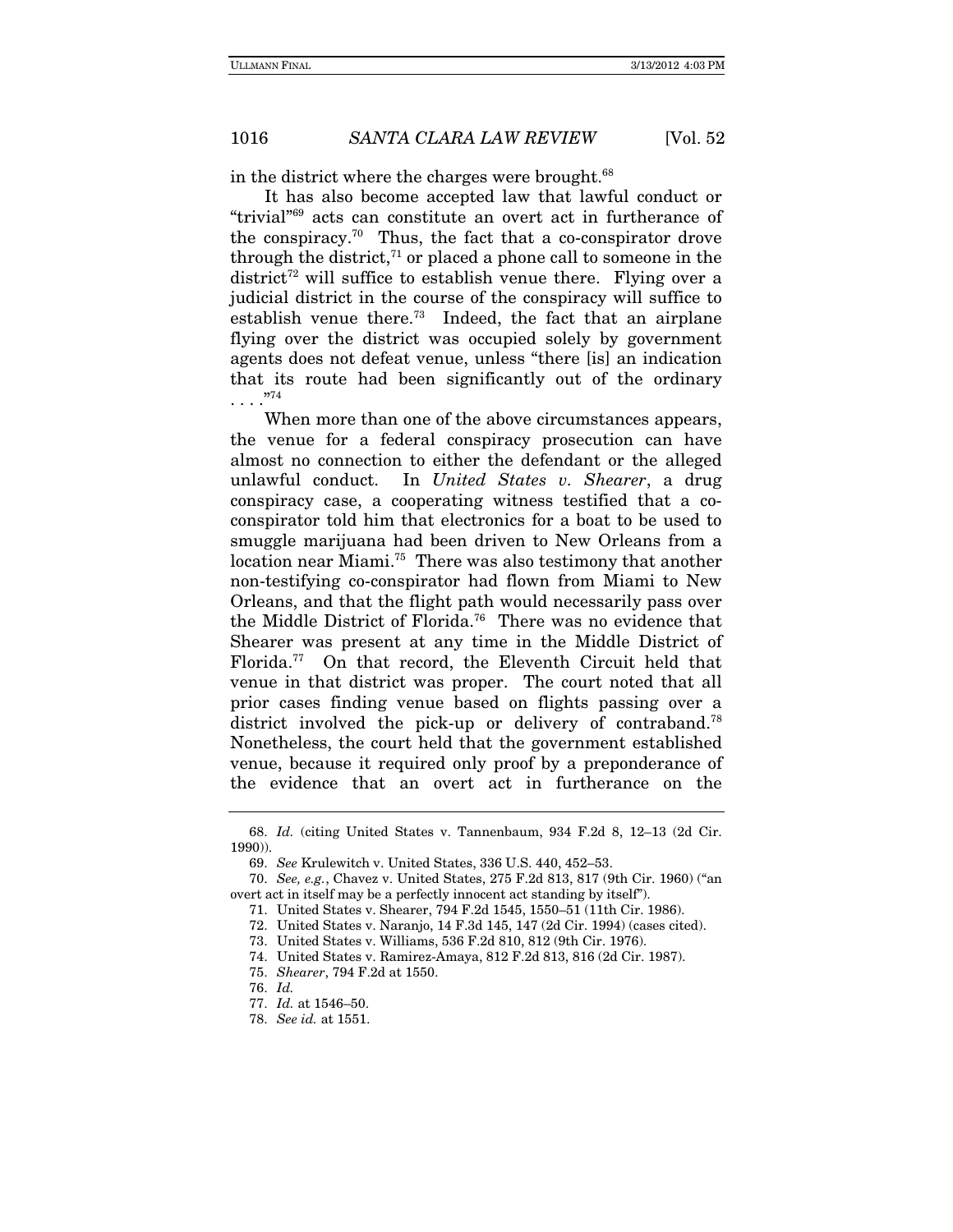conspiracy had been performed in the district where the case was prosecuted.79

All of the above-noted cases expanding the scope of what can constitute an overt act in furtherance of a conspiracy post-date the Hyde decision. Many of them were decided in contexts other than a challenge to venue, such as whether the charge was time-barred by a statute of limitation. This precedent enables prosecutors to bring criminal cases in jurisdictions that have only the most tenuous connection to the defendant or the charged criminal conduct.

#### IV. CONSTRAINTS ON PROSECUTION CONTROL OVER VENUE IN CRIMINAL CONSPIRACY CASES, AND THE LIMITS OF THOSE CONSTRAINTS

At least two legal checks exist on federal prosecutors who might seek to bring conspiracy cases in districts far from the site of a defendant's alleged conduct. First, to the extent that a defendant simultaneously faces conspiracy and substantive charges, venue must lie for both offenses.80 Second, Federal Rule of Criminal Procedure 21(b) gives courts discretion to grant a defendant's change-of-venue motion "in the interest of justice." However, both of these legal checks have significant limitations. In theory, the Justice Department could impose additional limits on prosecutors who seek to bring charges in districts removed from defendants' conduct, but current policy imposes no such limits.

#### A. Joint Trial of Conspiracy and Substantive Charges

Venue must lie for both the conspiracy charge and the substantive offense when both are tried together. $81$  However, this legal check has limited benefit to defendants, for at least three reasons. First, venue for many substantive offenses is itself expansive. For example, there are many federal criminal statutes that prohibit "use of the mails" in

<sup>79.</sup> See id.

<sup>80.</sup> See Leipold, supra note 15, at 1136 (citing United States v. Corona, 34 F.3d 876, 881 (9th Cir. 1994) (holding that proper venue for conspiracy and the underlying substantive crime is the location of the substantive crime); United States v. Walden, 464 F.2d 1015, 1020 (4th Cir. 1972) ("trial ought to be held at the place of commission of the substantive offense")).

<sup>81.</sup> See Corona, 34 F.3d at 881.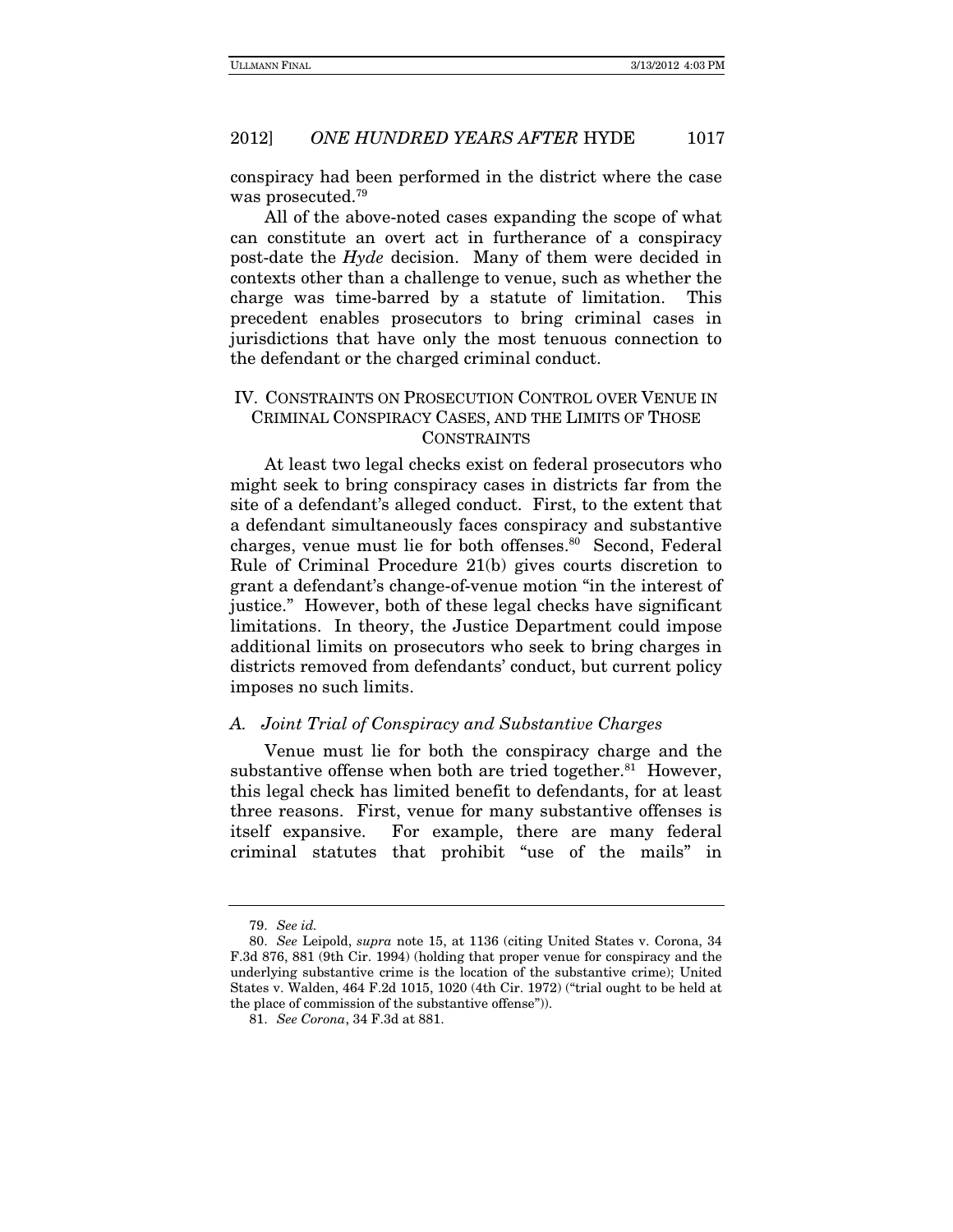connection with various activities. $82$  The phrase "use of the mails" has been interpreted to include any location where the item mailed was sent, received or traveled through during the mailing process.<sup>83</sup> Perhaps more relevant today, wire fraud offenses are similarly broad.84 Racketeering offenses under 18 U.S.C. § 1959 are also subject to very broad venue, prosecution being proper anywhere the racketeering enterprise has significant operations. $85$  And, not surprisingly, drug distribution offenses have been subject to very broad venue, including locations where the drug activity could have an effect.86

Second, prosecutors frequently bring conspiracy charges without adding a substantive offense. A review of the 2008 statistics from the Federal Justice Statistics Resource Center indicates that federal prosecutors brought 15,297 conspiracy charges against defendants in 2008 under 21 U.S.C. § 846, the drug manufacturing and distribution conspiracy statute, while the combined number of substantive charges brought under 21 U.S.C. § 841 was  $9282$ .<sup>87</sup> These statistics suggest that at least 6015 drug defendants indicted in 2007, and probably a significantly higher number, were charged only with conspiracy.<sup>88</sup> It should be noted here that the two most

85. See United States v. Saavedra, 223 F.3d 85, 99 (2d Cir. 2000) (Cabranes, J., dissenting).

86. See, e.g., United States v. Hull, 419 F.3d 762, 765–66 (8th Cir. 2005) (prosecuting defendant for distribution of marijuana in Minnesota even though he was arrested for attempting to sell drugs in California); United States v. Zidell, 323 F.3d 412, 422–23 (6th Cir. 2003) (subjecting Dallas residing defendant to Tennessee venue because the drugs sold were intended for Tennessee).

 87. BUREAU OF JUSTICE STATISTICS, Federal Criminal Case Processing Statistics, http://fjsrc.urban.org/ (data downloaded March 19, 2009). In 2007, 14,770 defendants were charged under 21 U.S.C. § 846, whereas 10,220 defendants were charged under § 841, suggesting that, in 2007, at least 4550 defendants were charged only with conspiracy. Id. In 2006, 15,208 defendants were charged under 21 U.S.C. § 846, whereas 10,409 defendants were charged under § 841, suggesting that, in 2006, at least 4800 defendants were charged only with conspiracy. Id.

 88. For each defendant who was charged with more than one substantive offense, the total number of defendants charged with one or more substantive

 <sup>82.</sup> These include the distribution of obscene or crime-inciting materials (18 U.S.C. § 1717 (2011)), certain sexually oriented materials (18 U.S.C. § 1735 (2011)), and materials that incite a riot (18 U.S.C. § 2101 (2011)). United States v. Brennan, 183 F.3d 139, 147 (2d Cir. 1999).

<sup>83.</sup> Brennan, 183 F.3d at 147.

<sup>84.</sup> See 18 U.S.C. § 1343 (2011).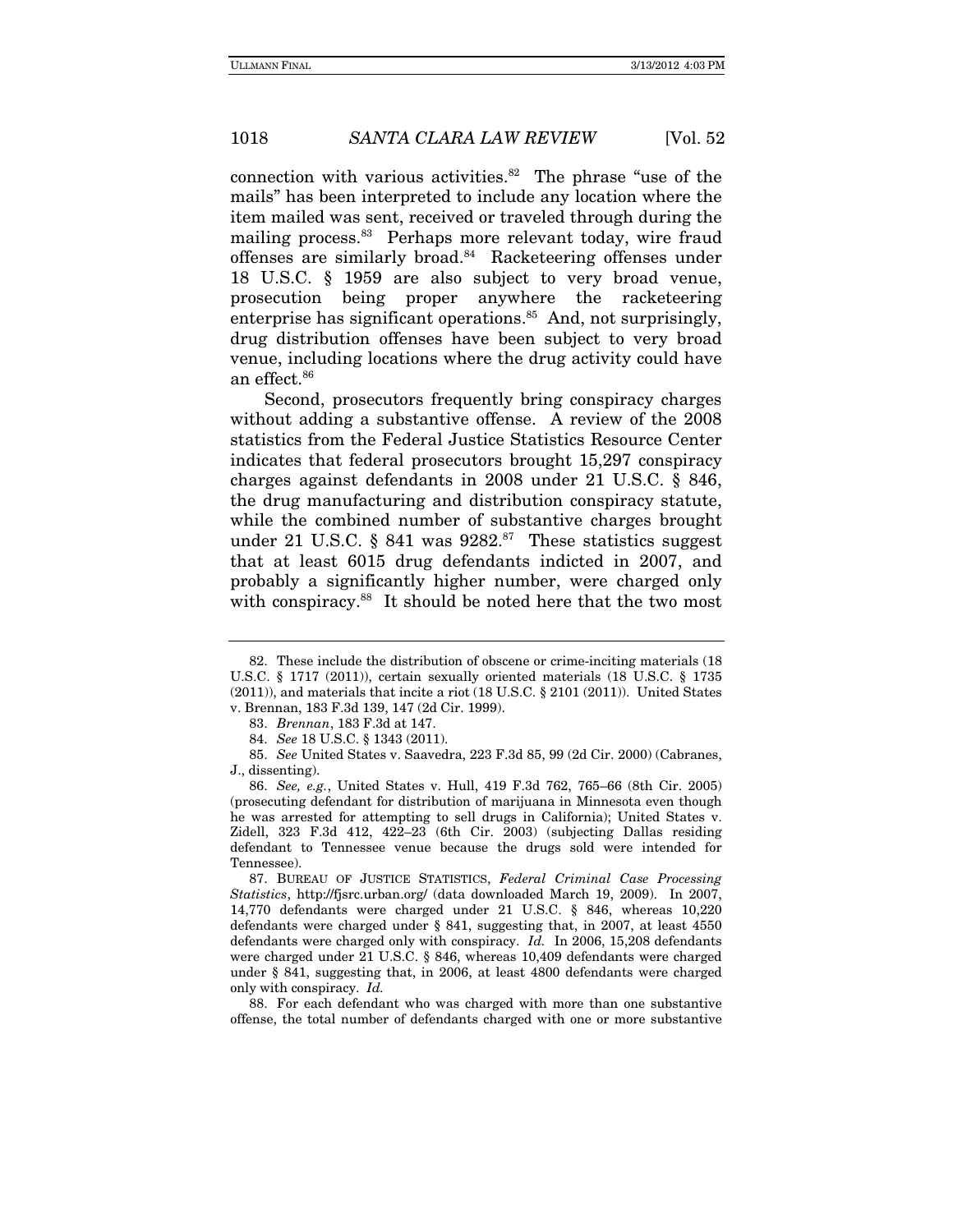widely used criminal conspiracy statutes do not have separate venue provisions.<sup>89</sup> At least two federal conspiracy statutes do have separate venue provisions, and in both cases Congress has expanded venue beyond the Supreme Court's ruling in  $Hyde.^{90}$  There does not appear to be any federal statute that places greater constraints on the prosecutor's ability to select venue in any criminal conspiracy case than the test set forth in Hyde.

Third, in multi-defendant cases, prosecutors can nonetheless bring some substantive charges by limiting them to defendants whose alleged substantive crimes occurred in the district of trial. For example, in United States v. MacKenzie, the government charged four executives and eight lower-level managers of a pharmaceutical company with violating the general conspiracy statute.<sup>91</sup> Although the company had its headquarters in Illinois and many defendants never worked in Massachusetts, the case was brought in the District of Massachusetts, the home office of the prosecutors who investigated the case. Prosecuting the case in Massachusetts led to the somewhat anomalous result that only two sales managers (who worked in Massachusetts) were charged with substantive offenses, while the four executives and six other sales managers faced no substantive charges.92

offenses decreases further below 9282. Id.

<sup>89.</sup> See 18 U.S.C. § 371 (2011) (general conspiracy statue); 21 U.S.C. § 846 (2011) (drug manufacture and distribution conspiracy statute).

 <sup>90.</sup> The federal money laundering statute contains a venue provision which provides that: "A prosecution for an attempt or conspiracy offense under this section or section 1957 may be brought in the district where venue would lie for the completed offense under paragraph (1), or in any other district where an act in furtherance of the attempt or conspiracy took place." 18 U.S.C.  $\S$  1956(i)(2) (2011). Similarly, venue for espionage begun or committed outside the United States, including conspiracy offenses, may always be brought in the District of Columbia, as well as "in any other district authorized by law." 18 U.S.C. § 3239 (2011) (establishing venue for 18 U.S.C. §§ 793 and 794 offenses); 18 U.S.C. § 793 $(g)$  (2011) ("[g]athering, transmitting or losing defense information"); 18 U.S.C. 794(c) (2011) ("[g]athering or delivering defense information to aid foreign government").

 <sup>91.</sup> Superseding Indictment at 3–5, 21–22, United States v. MacKenzie, No. 01-CR-10350-DPW (D. Mass. July 16, 2002). Author represented one of the sales manager defendants.

<sup>92.</sup> See id. at 21–22, 69–85. Ultimately, all twelve of these defendants were either acquitted or the charges against them were dismissed. Verdicts, United States v. MacKenzie, No. 01-CR-10350-DPW (D. Mass. July 14, 2004).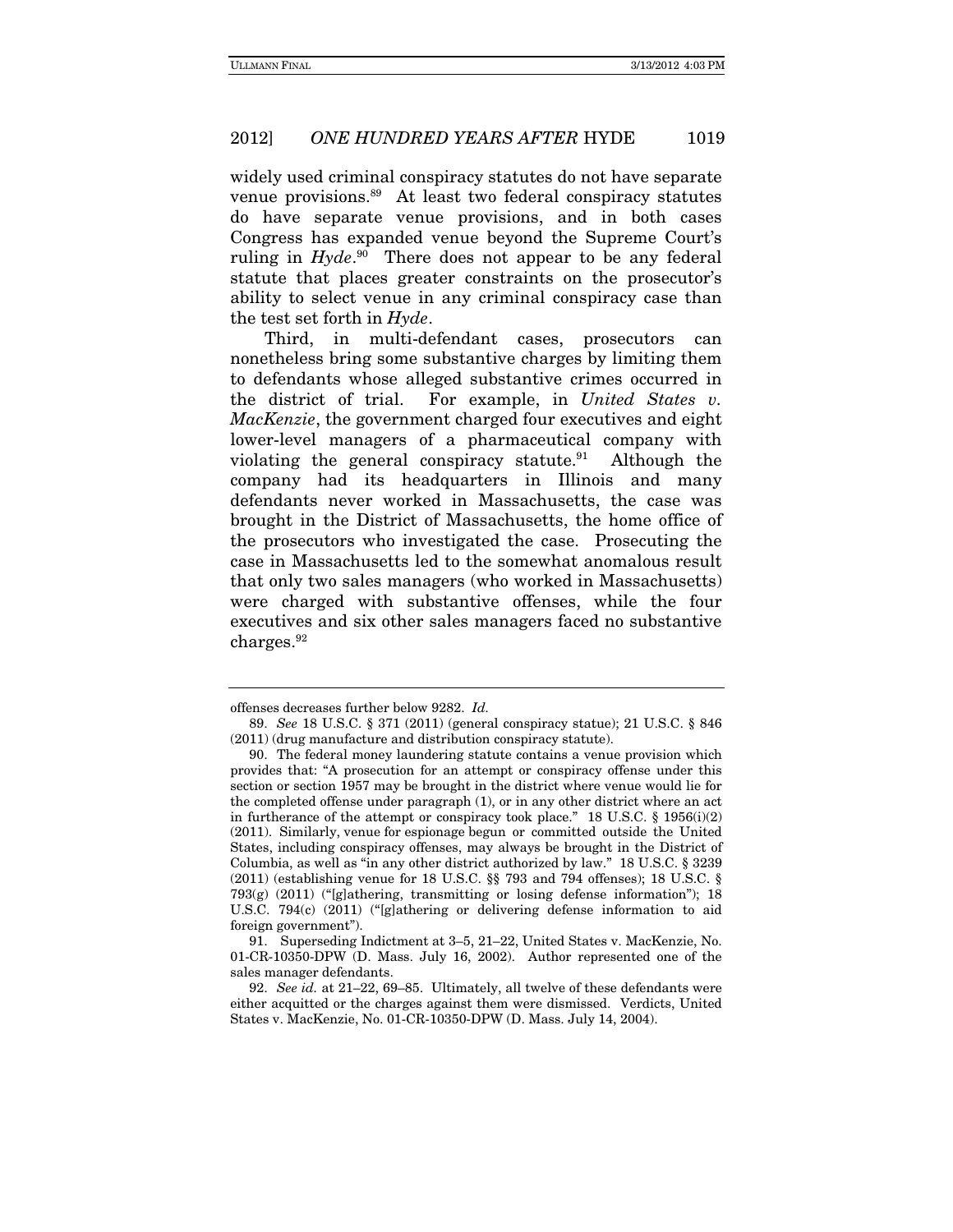The above-described factors explain why existing venue provisions for substantive offenses place only limited constraints on the power of federal prosecutors to choose venue for criminal conspiracy cases. In theory, Rule 21(b), discussed in the next section, should provide significant constraints on the exercise of this power. In practice, judges have decreased their use of Rule 21(b) at the same time that prosecution control over venue has increased through the expanded definition of "overt act" discussed above in Part IV of this Article.

#### B. Federal Rule of Criminal Procedure 21(b)

Federal Rule of Criminal Procedure 21(b), approved by Congress in 1944, gives judges the power to transfer cases "for the convenience of the parties and witnesses and in the interest of justice," upon motion of the defendant.<sup>93</sup> When applied in conjunction with Federal Rule of Criminal Procedure 14, which allows for severance of defendants in multi-defendant cases, Rule 21(b) allows the court to transfer a particular defendant's case to a more appropriate venue.<sup>94</sup>

In the initial decades after Rule 21(b) was adopted, courts frequently granted transfers of criminal cases under the rule, even when the transfer resulted in a severance of defendants and therefore more than one trial.<sup>95</sup> Most of these

 <sup>93.</sup> FED. R. CRIM. P. 21(b).

 <sup>94.</sup> Id.; FED. R. CRIM. P. 14(a).

<sup>95.</sup> See, e.g., United States v. White, 95 F. Supp. 544, 551 (D. Neb. 1951) (venue transferred from Nebraska to Oklahoma, because, inter alia, defendant was "quite certainly a man of modest means" and a Nebraska trial "would involve him in vastly greater expense than he would incur in a trial in Oklahoma"); United States v. Amador Casanas, 233 F. Supp. 1001, 1004 (D.D.C. 1964) (transferring wire fraud counts from D.C. to Puerto Rico, where defendants resided, and removing non-transferable counts from court's calendar until transferred counts were disposed of); United States v. Jessup, 38 F.R.D. 42, 50 (M.D. Tenn. 1965) (transferring charges against two defendants from Tennessee to Mississippi, where those defendants resided, even though result would be separate trial against third defendant); United States v. Aronoff, 463 F. Supp. 454, 460–61 (S.D.N.Y. 1978) (transferring conspiracy and other charges against two defendants from New York to Michigan, where these defendants resided, despite government argument that result would be an additional multi-week trial); United States v. Haley, 504 F. Supp. 1124, 1129 (E.D. Pa. 1981) (transferring RICO conspiracy and other charges against seven indigent defendants from Pennsylvania to Georgia, where they resided, based primarily on "economic hardship accruing to defendants by virtue of attending a lengthy trial far from home"); United States v. Daewoo Indus. Co., 591 F. Supp.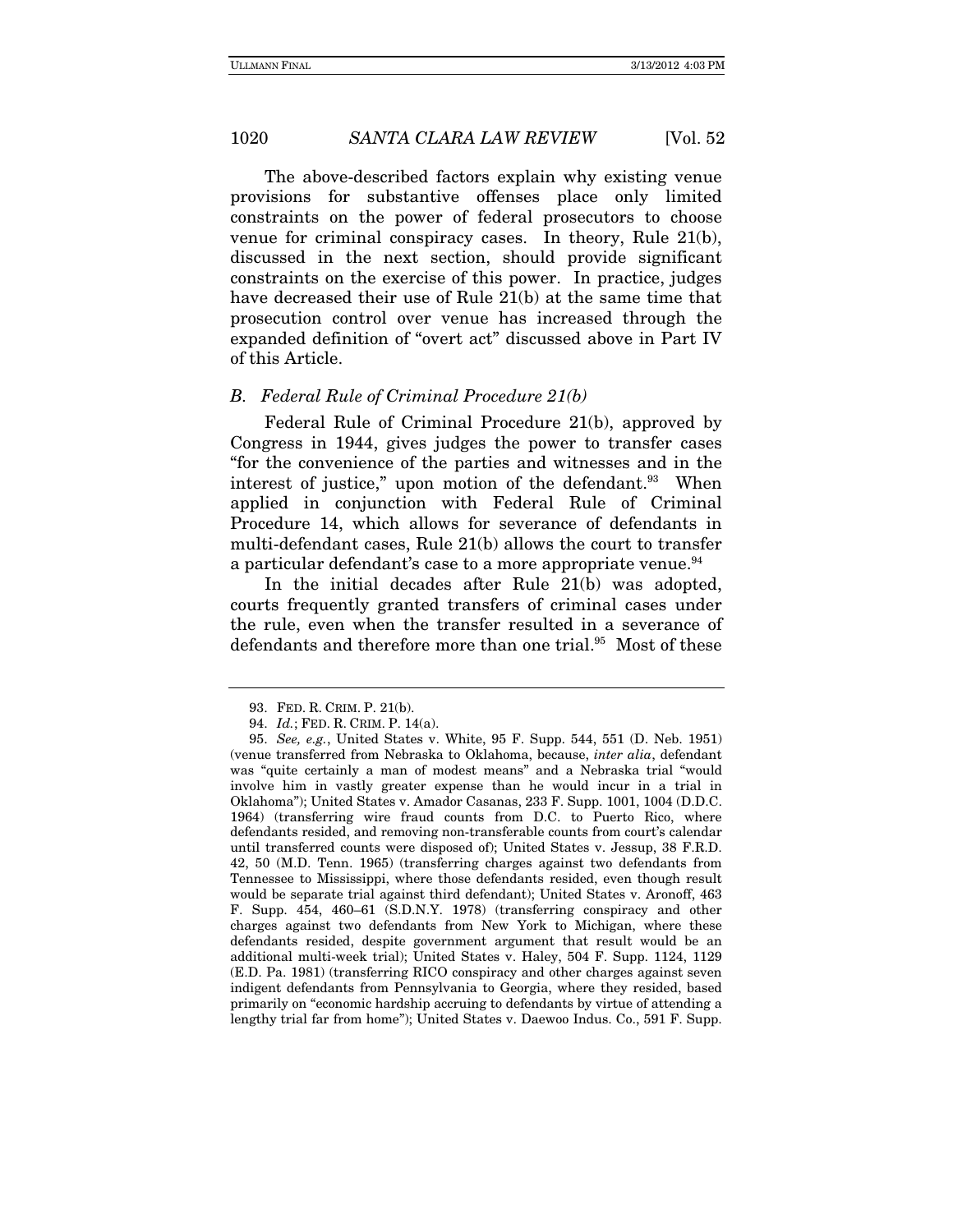decisions relied heavily on the financial, emotional, and practical hardship to the defendants of facing trial far from their homes.<sup>96</sup> In recent decades, however, Rule  $21(b)$ motions have almost always been denied.<sup>97</sup> One federal court has noted "a trend in recent years away from granting transfers to mitigate the financial, emotional, or practical burdens of trial in a distant locale . . . . [T]he Court's own research supports the observation that transfer under Rule 21(b), although not unheard of, has been rare in recent years."98 Citing Professor Wright, the court identified one of the rare exceptions being a 1990 case from the Western District of Washington where one of the major considerations supporting transfer was a possible volcanic eruption in Alaska.99

In analyzing Rule 21(b) motions, courts typically cite Platt v. Minnesota Mining & Mfg. Co., in which the Supreme Court noted but did not specifically endorse a ten-factor test<sup>100</sup> that had been applied by the district court.<sup>101</sup> This ten-

97. See WRIGHT & HENNING, supra note 14, § 344. An analysis of the reasons for this decline is beyond the scope of this Article; greater ease and declining cost of travel have been cited as two factors. See infra note 98.

98. Quinn, 401 F. Supp. 2d at 85–86 (footnotes omitted). The court noted that "the trend in recent years was hardly surprising when one considers the massive expansion of technology and the relative decline in costs for longdistance travel over the past few decades." Id. at 86. Certainly for defendants, such as actor Wesley Snipes, who filed "requests to travel out of the country for lengthy periods of time" while his trial was pending, arguments as to the burden of being tried far from home "ring hollow." United States v. Snipes, No. 5:06-cr-22, 2007 U.S. Dist. LEXIS 65432 (M.D. Fla. Sept. 5, 2007).

99. Id. (citing WRIGHT & HENNING, supra note 14, § 344 n.29). For a few more recent examples of Rule 21(b) transfers, see Radley, 558 F. Supp. 2d 865, 870 (2008); United States v. Ferguson, 432 F. Supp. 2d 559, 564 (E.D. Va. 2006); United States v. Lima, No. 94-800, 1995 WL 348105, at \*2 (N.D. Ill. Jun. 1, 1995).

<sup>157, 165 (</sup>D. Ore. 1984) (transferring conspiracy and other charges from Oregon to California, finding that "[t]o try this case in unfamiliar jurisdiction with a very small Korean population, far away from family and friends who could provide financial and emotional support would exacerbate needlessly the fears and alienation that the defendants may feel").

<sup>96.</sup> See United States v. Quinn, 401 F. Supp. 2d 80, 85 (D.D.C. 2005); cases cited infra note 98.

 <sup>100.</sup> The ten factors include:

<sup>(1) [</sup>L]ocation of corporate defendant; (2) location of possible witnesses; (3) location of events likely to be in issue; (4) location of documents and records likely to be involved; (5) disruption of defendant's business unless the case is transferred;  $(6)$  expense to the parties;  $(7)$  location of counsel; (8) relative accessibility of place of trial; (9) docket condition of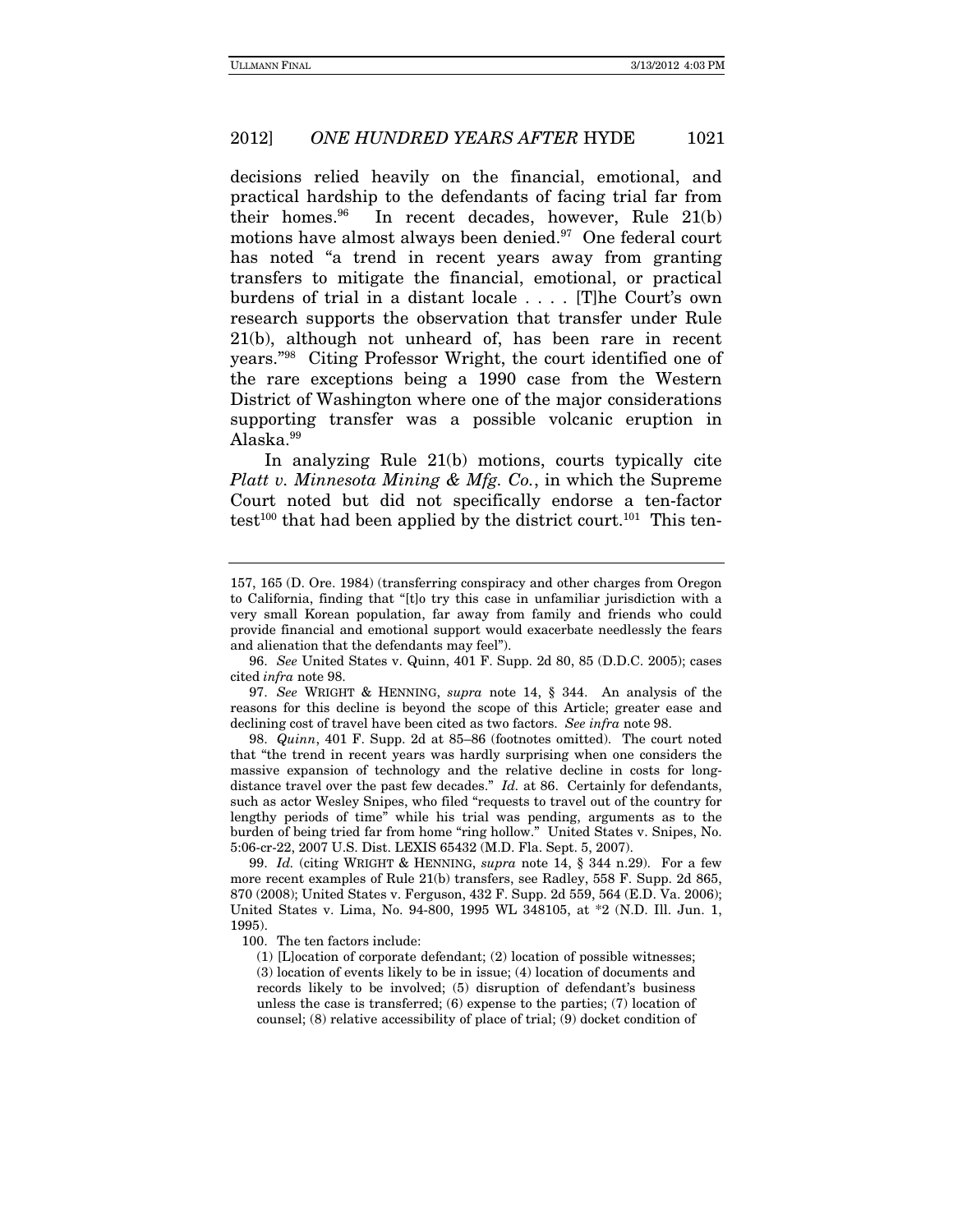factor test applied by the district court has been widely adopted.102 However, as Judge Posner has noted, the "openended character of the standard in Rule 21(b) for a change of venue" gives the district courts essentially unbridled discretion.<sup>103</sup>

Courts impose a relatively high burden on defendants who seek Rule 21(b) changes of venue. In order to prevail in a Rule 21(b) motion, a "defendant carries the burden of showing substantial balance of inconvenience to warrant finding a transfer would be in the interests of justice."104

There are also significant pragmatic limitations on a defendant's willingness to bring a Rule 21(b) motion. In most instances a defendant who has been charged with a federal crime will want an attorney who practices frequently in the jurisdiction where the charge has been brought. Also, for any defendant who cannot afford counsel, appointed counsel will almost always practice primarily or exclusively in the district

102. See, e.g., United States v. Johnson, 510 F.3d 521, 528 (4th Cir. 2007); In re United States, 273 F.3d 380, 387–88 (3d Cir. 2001); United States v. Jordan, 223 F.3d 676, 685 (7th Cir. 2000); United States v. Maldonado-Rivera, 922 F.2d 934, 966 (2d Cir. 1990).

[T]he discretion granted to the district court has been exercised. If it has been, it will be almost impossible to show that it has been abused– let alone abused to such a degree as to meet the very high standard for review by means of the extraordinary writ of mandamus.

In re Balsimo, 68 F.3d 185, 187 (7th Cir. 1995) (citation omitted).

each district or division involved; (10) any other special elements which might affect the transfer.

Platt v. Minn. Mining & Mfg. Co., 376 U.S. 240, 243–44 (1964).

<sup>101.</sup> Indeed, the issue decided by the Court in *Platt* was not the standard for transfers under Rule 21(b), but whether the Court of Appeals had authority to order a transfer or was limited to "determin[ing] the appropriate criteria" for transfer and "leav[ing] their application to the trial court on remand." Id. at 244–45. The Supreme Court held that the Court of Appeals did not have authority to order a transfer of venue. Id. at 245.

 <sup>103.</sup> This is one of those areas in which the question for the court of appeals is whether,

 <sup>104.</sup> DEPARTMENT OF JUSTICE: UNITED STATES ATTORNEYS, CRIMINAL RESOURCE MANUAL § 533 (citing United States v. Benjamin, 623 F. Supp. 623 (D.D.C. 1985)), available at http://www.justice.gov/usao/eousa/foia\_reading \_room/usam/title9/crm00533.htm; United States v. Oster, 580 F. Supp. 599 (S.D. W. Va. 1984); United States v. Baltimore and O.R.R., 538 F. Supp. 200 (D.D.C. 1982); United States v. Jones, 43 F.R.D. 511 (D.D.C. 1967), aff'd sub nom. Jones v. Gasch, 404 F.2d 1231 (D.C. Cir. 1967), cert. denied, 390 U.S. 1029 (1968). However, for a recent example of a conspiracy case in which defendants' Rule 21(b) motion was granted, see United States v. Auffenberg, No. 07-30042- MJR (S.D. Ill. July 5, 2007) (Memorandum and Order).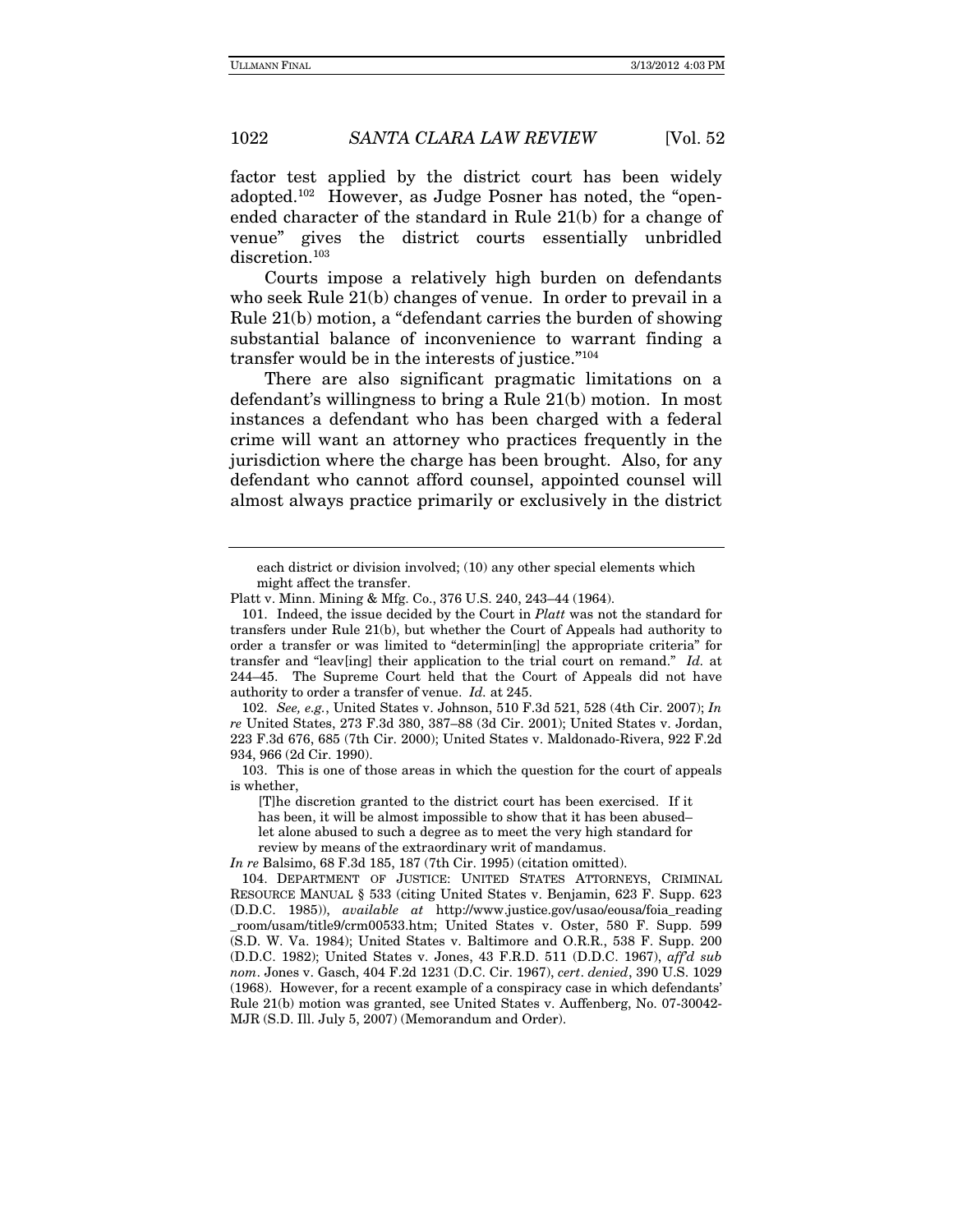where the case was brought. Once the defendant has developed a working relationship with his or her attorney, transferring the case to a distant location would typically present significant obstacles to counsel, though it might be closer to where the defendant, the defendant's family and most of the key witnesses reside. Had the case initially been brought in a jurisdiction with which the defendant had more contact, this difficult choice would not be necessary.

The decreasing reluctance of judges to grant Rule 21(b) motions, the virtually unbridled discretion inherent in the prevailing test for assessing such motions and the practical problems for a defendant in changing venue once the case has been brought all explain why Rule 21(b) has placed few constraints on the ability of prosecutors to select venue in criminal conspiracy cases.

#### C. Justice Department Policy

The U.S. Justice Department places various non-legally binding constraints on the exercise of prosecutorial power through the Principles of Federal Prosecution ("PFP"). These principles "provide to Federal prosecutors a statement of sound prosecutorial policies and practices for particularly important areas of their work."105 To the extent that the PFP addresses selection of venue in criminal cases, in essence it places no weight on a defendant's constitutional venue protections.

Venue is addressed in the section of the PFP titled "Initiating and Declining Charges—Prosecution in Another Jurisdiction."106 The PFP identifies three factors to be considered in selecting a jurisdiction when a criminal case may be prosecuted in more than one jurisdiction, as follows: (1) strength of the jurisdiction's interest in the case; (2) ability and willingness of prosecutors in the jurisdiction to prosecute effectively; and  $(3)$  the probable sentence upon conviction.<sup>107</sup> Protection of the accused's constitutional venue rights is not mentioned in this discussion.

Additional guidance for federal prosecutors can be found in the Justice Department's Criminal Resource Manual. The

 <sup>105.</sup> U.S. ATTORNEYS' MANUAL, supra note 29.

<sup>106.</sup> Id. at 9-27.240.

<sup>107.</sup> Id.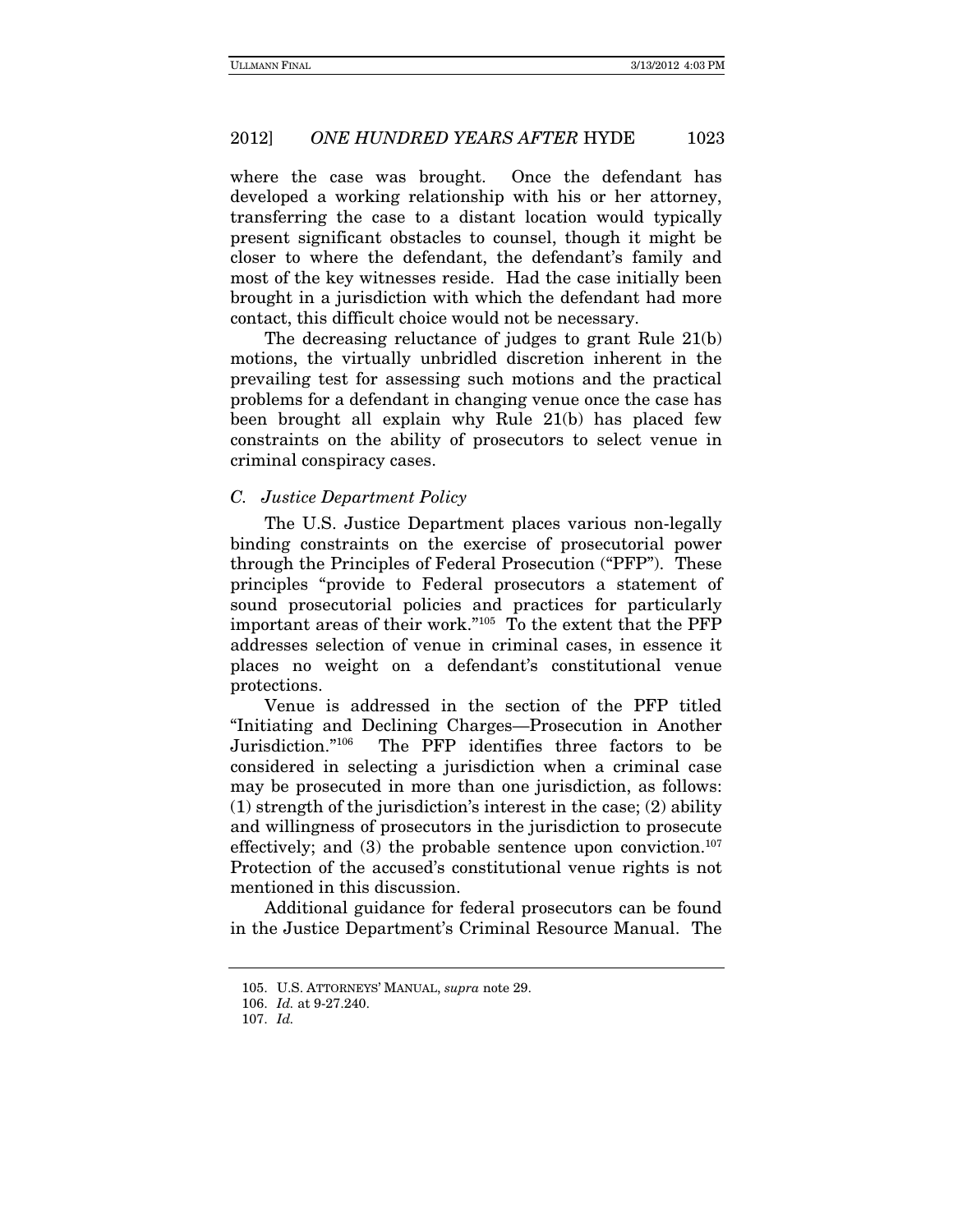Criminal Resource Manual notes that "[i]nitial choice of venue is up to the prosecution,"108 and further states, "A defendant must demonstrate substantial inconvenience to nullify this prosecutive prerogative  $\dots$  ."<sup>109</sup> This guidance, like the Principles of Federal Prosecution, does not suggest to prosecutors that they consider the defendant's venue rights in deciding where to bring criminal charges. It is therefore not surprising that federal prosecutors frequently bring conspiracy cases in jurisdictions that have only the most tenuous connection to the defendants who are being charged.

#### V. ENHANCING CONSTITUTIONAL VENUE PROTECTIONS IN CRIMINAL CONSPIRACY CASES: A PROPOSED NEW JUDICIAL **STANDARD**

The common law of what constitutes an overt act in furtherance of a conspiracy has expanded to the point where almost any conduct in a judicial district, no matter how trivial or removed from the defendants on trial, can provide a basis for venue in that district. Moreover, the most commonly used legal standard for assessing motions to transfer venue under Rule 21(b) is an essentially standard-less ten factor test that gives short shrift to a defendant's constitutional rights.

A century after Hyde, the time has come to adopt a new legal standard that gives defendants' venue rights more standing. Courts should apply a presumption in favor of transferring cases under Federal Rule of Criminal Procedure 21(b) in conspiracy cases that lack some modicum of connection between the charged conduct and the district of prosecution, beyond the mere commission of any overt act by an alleged conspirator. Such a standard would be preferable to the current ten-factor test of Platt, which in essence provides little more than a completely malleable totality of the circumstances analysis.

Precedent that could support an alternate standard to the Platt test in criminal conspiracy cases has already been developed in several circuits in the context of venue for substantive offenses. Three circuits have applied a

 <sup>108.</sup> DEPARTMENT OF JUSTICE: UNITED STATES ATTORNEYS, CRIMINAL RESOURCE MANUAL § 531 (citations omitted), available at http://www.justice .gov/usao/eousa/foia\_reading\_room/usam/title9/crm00531.htm.

<sup>109.</sup> Id.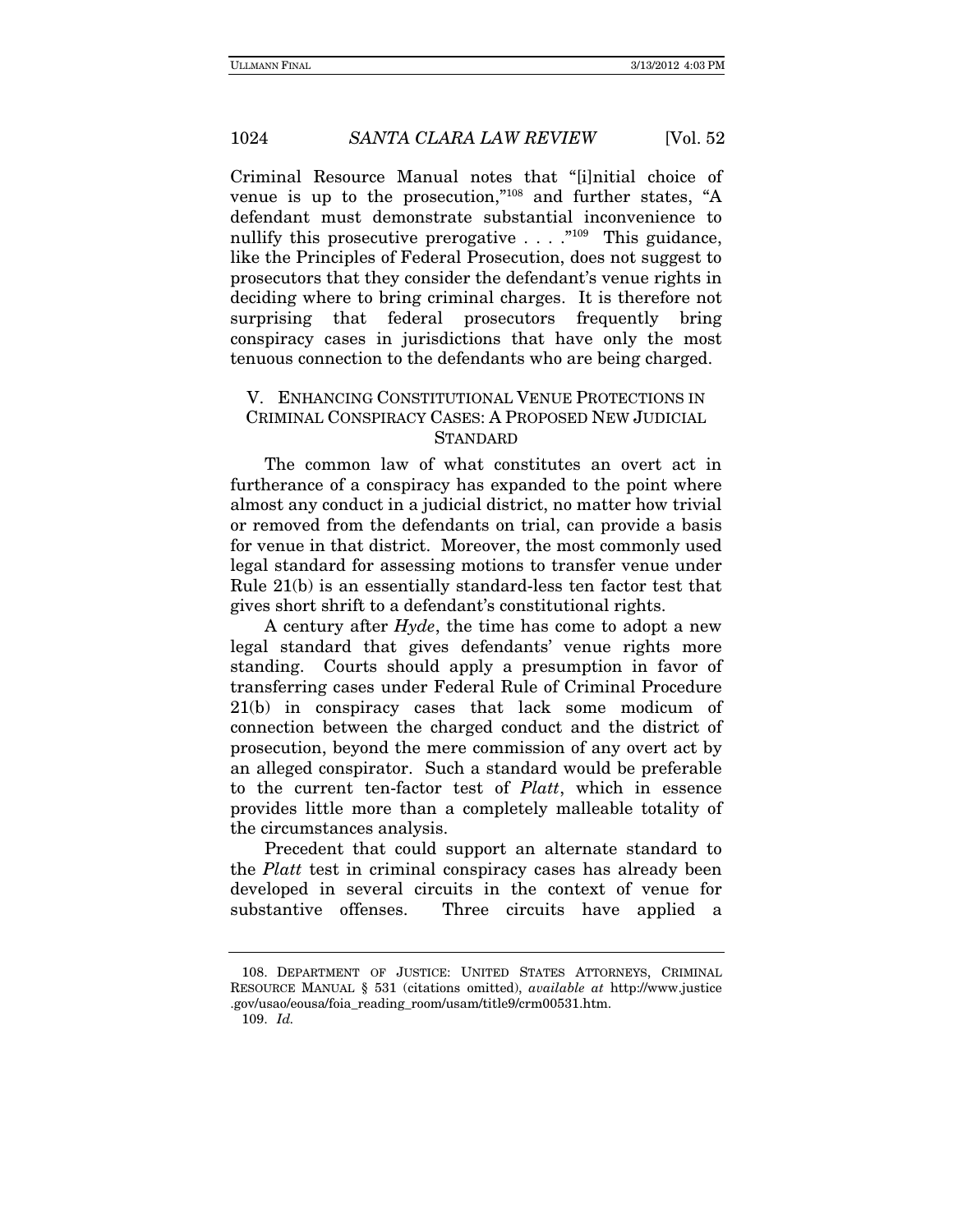"substantial contacts" test to determine where venue is proper for certain substantive offenses and two other circuits have noted this standard with at least some apparent approval.110 The definition of what constitutes "substantial contacts" has certainly not been onerous for prosecutors. Indeed, the standard has at times been used to expand venue. The "substantial contacts" test therefore holds promise for creating a threshold for venue in conspiracy cases higher than the "any overt act" rule of Hyde without unduly burdening multi-district prosecutions.

The requirement that a substantive offense must have "substantial contacts" with a district for venue to lie there first appeared in 1985 with the Second Circuit's decision in United States v. Reed.<sup>111</sup> The prosecution in Reed involved deposition testimony taken in San Francisco pursuant to a civil action in the Southern District of New York.112 The defendant was indicted in the Southern District of New York for perjury and obstruction of justice for making false statements and offering fabricated documents.<sup>113</sup> These counts were dismissed by the trial court for improper venue on the grounds that perjury could only be prosecuted where the oath was taken and that obstruction of justice could only be prosecuted where the acts constituting the obstruction occurred.114

On appeal, the Second Circuit reversed the trial court, finding that venue was indeed proper in the Southern District of New York. Before addressing the facts of the case, the Court engaged in a review of the constitutional policy of venue, noting: "The Constitution requires only that the venue chosen be determined from the nature of the crime charged as well as from the location of the act or acts constituting it, and that it not be contrary to an explicit policy underlying venue."115 The Court also recognized that the Constitution and Federal Rule of Criminal Procedure 18, the basic venue provision in the federal criminal rules, "are often of precious little aid in explaining how the locus of a crime is to be

<sup>110.</sup> See infra notes 121–23.

 <sup>111.</sup> United States v. Reed, 773 F.2d 477, 481 (2d Cir. 1985).

<sup>112.</sup> Id. at 478.

<sup>113.</sup> Id. at 479.

<sup>114.</sup> Id. at 477–78.

<sup>115.</sup> Id. at 480.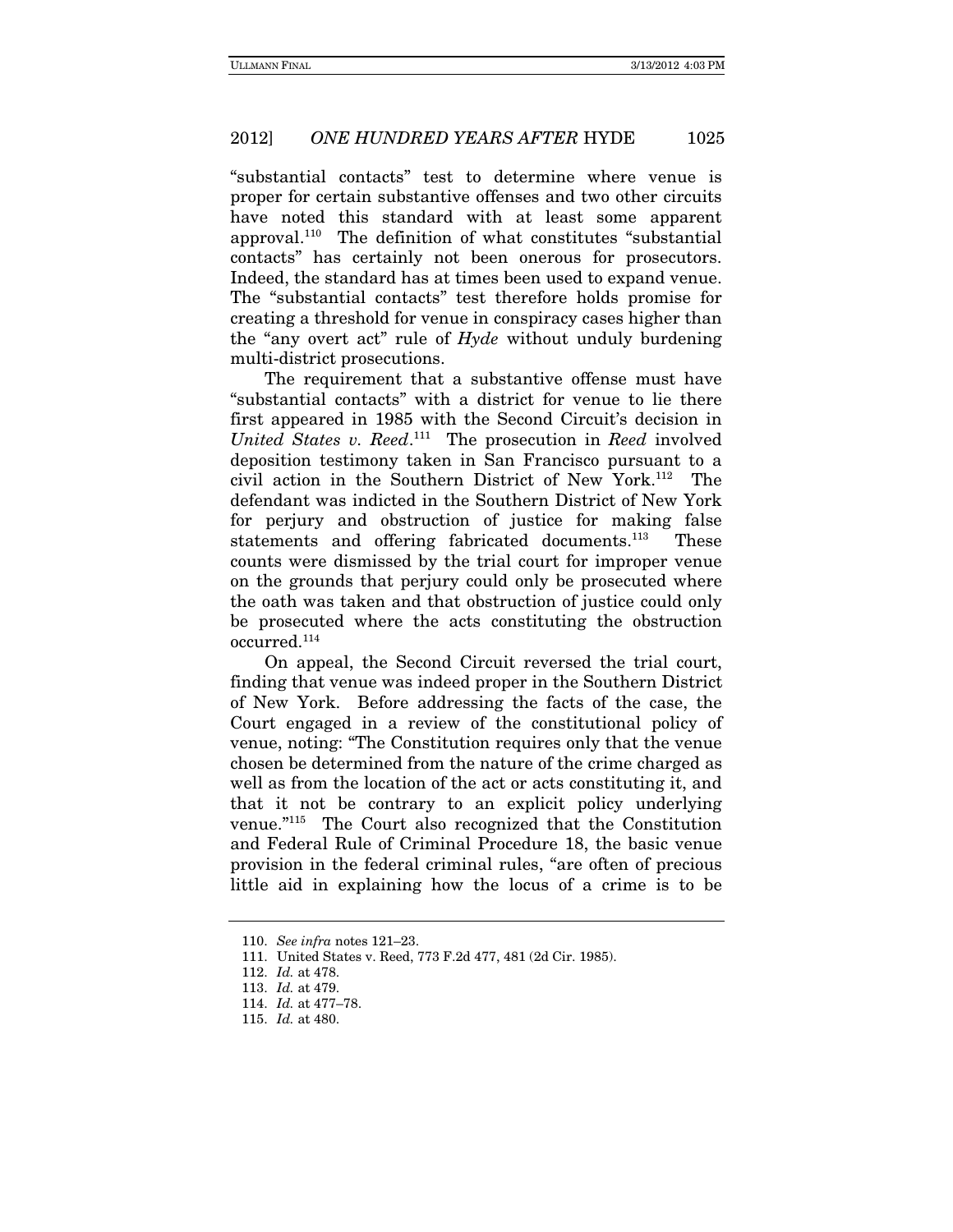determined."116 Responding to this lack of any "single defined policy or mechanical test to determine constitutional venue,"117 the court in Reed adopted what it called a "substantial contacts" test to determine constitutional venue.<sup>118</sup> The substantial contacts test considers:  $(1)$  the site of the defendant's acts, (2) the elements and nature of the crime, (3) the place where the effect of the conduct occurs, and  $(4)$  the suitability of the district for accurate fact-finding.<sup>119</sup> The latter three factors "often give sites other than where the act occurred equal standing so far as venue is concerned."120 The Second Circuit subsequently applied the Reed substantial contacts test in United States v. Saavedra to determine the outer bounds of venue for offenses that are subject to venue in multiple districts.121

Four Circuits have expressly adopted or cited with apparent approval the substantial contacts test set forth in Reed for determining where venue can lie for a substantive offense.122 The Sixth Circuit appears to be the only appeals court to have referenced the substantial contacts test in a criminal conspiracy case, reversing a drug conspiracy conviction on venue grounds.123 However, the reference to substantial contacts was *dicta* in that no agreement or overt act occurred in the Eastern District of Michigan, where the defendant was indicted. All of the relevant conduct and the

<sup>116.</sup> Id. at 479–80.

<sup>117.</sup> Id. at 481.

<sup>118.</sup> Id.

<sup>119.</sup> Id.

<sup>120.</sup> Id.

 <sup>121.</sup> United States v. Saavedra, 223 F.3d 85, 89 (2d Cir. 2000).

<sup>122.</sup> See United States v. Goldberg, 830 F.2d 459, 466 (3d Cir. 1987) (affirming venue in a wire fraud case in a district where the defendant was incarcerated when the plaintiff executed the scheme from prison even though no wires were used in that district); United States v. Cofield, 11 F.3d 413, 417 (4th Cir. 1993) (affirming venue in Virginia for a witness retaliation conviction where the assault occurred in the District of Columbia but the case in which the victim previously testified was located in Virginia); United States v. Williams, 788 F.2d 1213, 1217 (6th Cir. 1986) (holding venue proper in a bail jumping case, both in the district where bail was granted and where the defendant failed to appear); United States v. Muhammad, 502 F.3d 646, 653–54 (7th Cir. 2007) (affirming venue in Wisconsin in attempted drug distribution case where the defendant purchased drugs in Arizona for resale in Wisconsin, but was arrested in Oklahoma while transporting the drugs).

 <sup>123.</sup> United States v. Williams, 274 F.3d 1079, 1080 (6th Cir. 2001).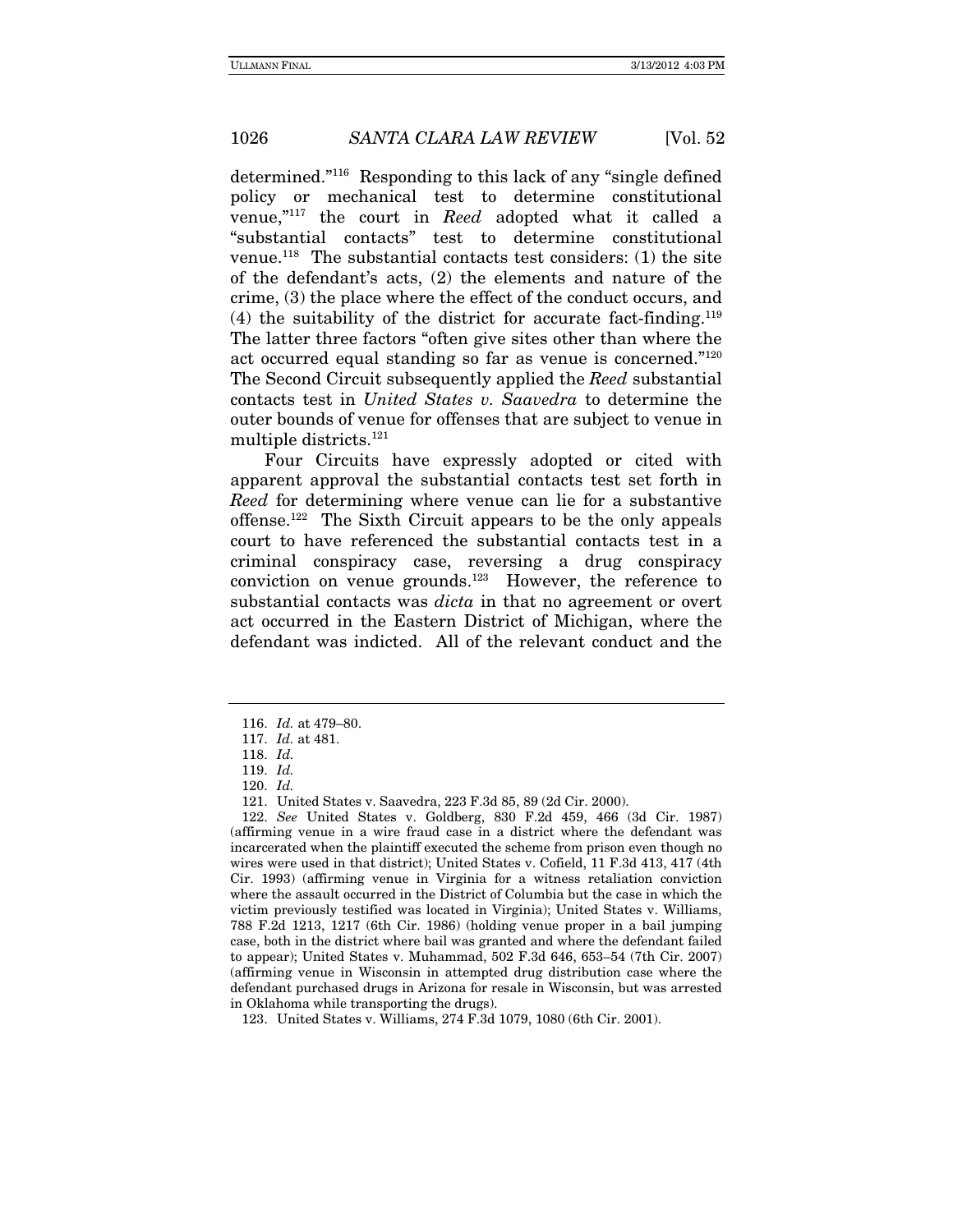unlawful agreement occurred in Texas.<sup>124</sup> Indeed, the only connection between the offense and Michigan was the statement of an undercover agent to the defendant that he intended to sell the drugs there.<sup>125</sup>

From the defense perspective, applying the substantial contacts test to criminal conspiracy cases under Federal Rule of Criminal Procedure 21(b) could significantly enhance the venue rights of defendants facing conspiracy charges. From the government's perspective, however, requiring the prosecution to establish substantial contacts between the alleged conspiracy and the district of prosecution poses at least two potential obstacles to effective law enforcement.

The first potential concern for federal prosecutors arises from the fact that many large conspiracy cases begin with the discovery of relatively minor criminal conduct. For example, the arrest of a street-level drug dealer carrying a small quantity of cocaine may ultimately lead to a multidistrict or even international drug distribution conspiracy case. If the prosecutors and agents who handled the initial arrest and patiently assembled a complex case were precluded from prosecuting the case in their home district, based on a judicial finding that the district lacked "substantial contacts" with the overall conspiracy, the result could well be added government expense and a less effective prosecution effort.

The second potential obstacle for prosecutors arises from the vagueness of a substantial-contacts standard. Prosecutors may have trouble proving that a particular overt act occurred, but they have no difficulty understanding the concept. In contrast, a prosecutor could find it difficult to determine whether one or more overt acts constituted "substantial" contacts.

 Judging from the lack of legal challenges or expressions of prosecutor opposition to the substantial contacts test in substantive cases, neither of these potential problems should present a real obstacle to the government if courts define substantial contacts in conspiracy cases the way they have defined the term in substantive cases. Moreover, even in the absence of a showing of substantial contacts by the prosecution, courts could allow the presumption in favor of

<sup>124.</sup> Id. at 1084.

<sup>125.</sup> Id.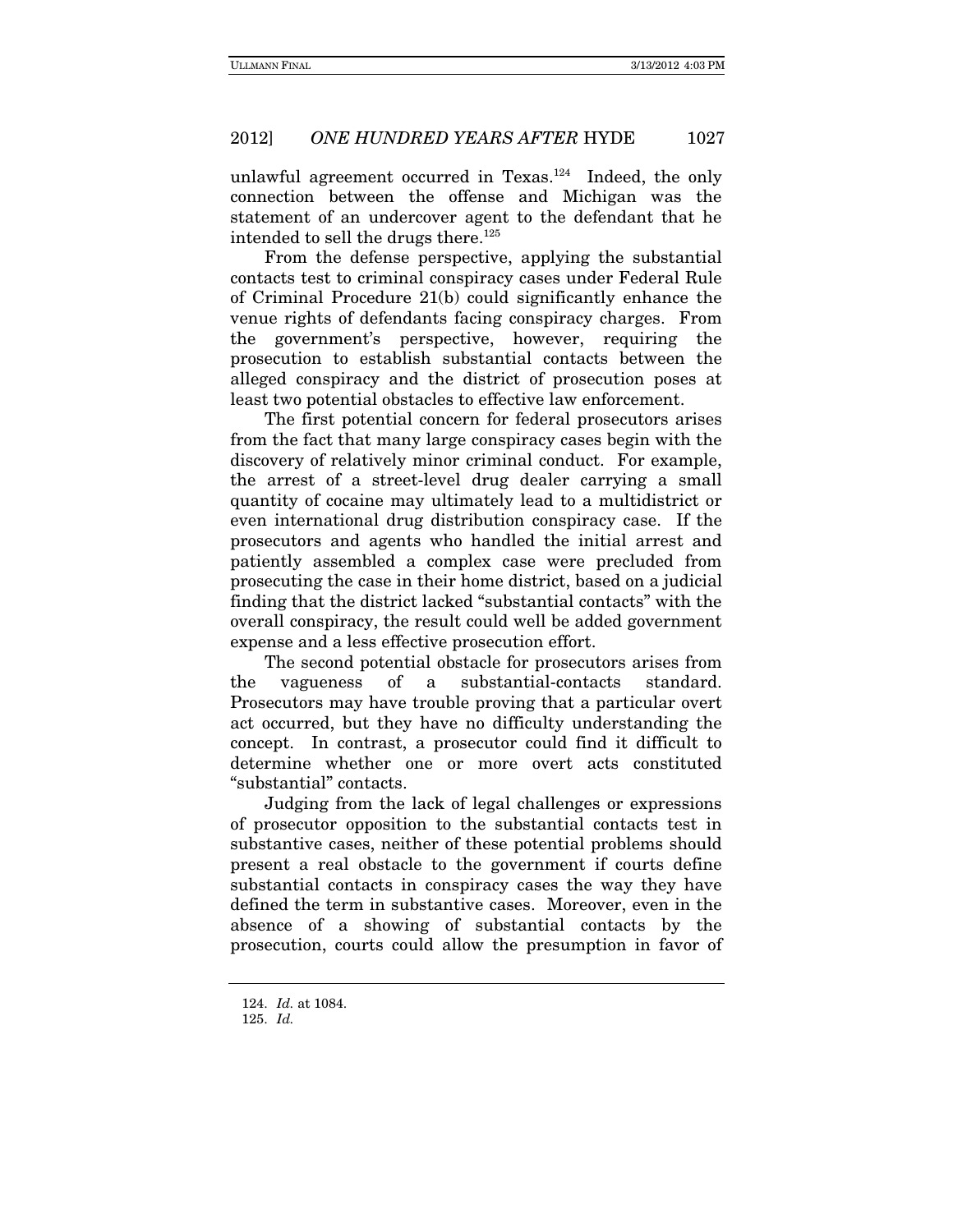transfer to be rebutted by other compelling circumstances.

A common-sense application of the substantial contacts test to criminal conspiracy cases would make little or no dent in the Justice Department's ability to effectively prosecute multi-district conspiracies. Indeed, a strong argument exists that federal prosecutions should already be giving at least some formal credence to defendants' venue rights, something that current Department policy does not consider.<sup>126</sup> Surely defendants should receive greater protection than the current overt act test provides, given how the common law definition of overt acts has developed.

#### **CONCLUSION**

The century-old holding in Hyde, that venue in criminal conspiracy cases lies in any district in which one or more overt acts occurred, has greatly facilitated the prosecution of complex and geographically diverse conspiracies. However, it has also subjected many defendants to prosecution in districts that have little or no connection to their alleged conduct, the conduct of their alleged co-conspirators, or their place of residence. Protection of the defendant's constitutional venue rights seems to have fallen between the cracks in some federal criminal cases. Indeed, one goal of this Article has been to remind not only prosecutors but also defense attorneys that venue rights are of constitutional magnitude and should not be regarded merely as some pro forma hurdle that the prosecution inevitability will surmount.

A century after Hyde, the time has come to establish a presumption in favor of transferring venue under Federal Rule of Criminal Procedure 21(b) in conspiracy cases where the government fails to establish some modicum of connection between the charged conduct and the district of prosecution, beyond the mere commission of one overt act by any

<sup>126.</sup> See DEPARTMENT OF JUSTICE: UNITED STATES ATTORNEYS, UNITED STATES ATTORNEYS' MANUAL 9-27.240 (2002), available at http://www.justice.gov/usao/eousa/foia\_reading\_room/usam/title9/27mcrm.htm. The relevant PFP section, titled Initiating and Declining Charges—Prosecution in Another Jurisdiction, should be amended to require that prosecutors to consider the defendant's constitutional venue rights in additional to the three currently noted factors. See id. This simple change would help ensure that prosecutors give some consideration to each defendant's venue rights in criminal conspiracy cases.